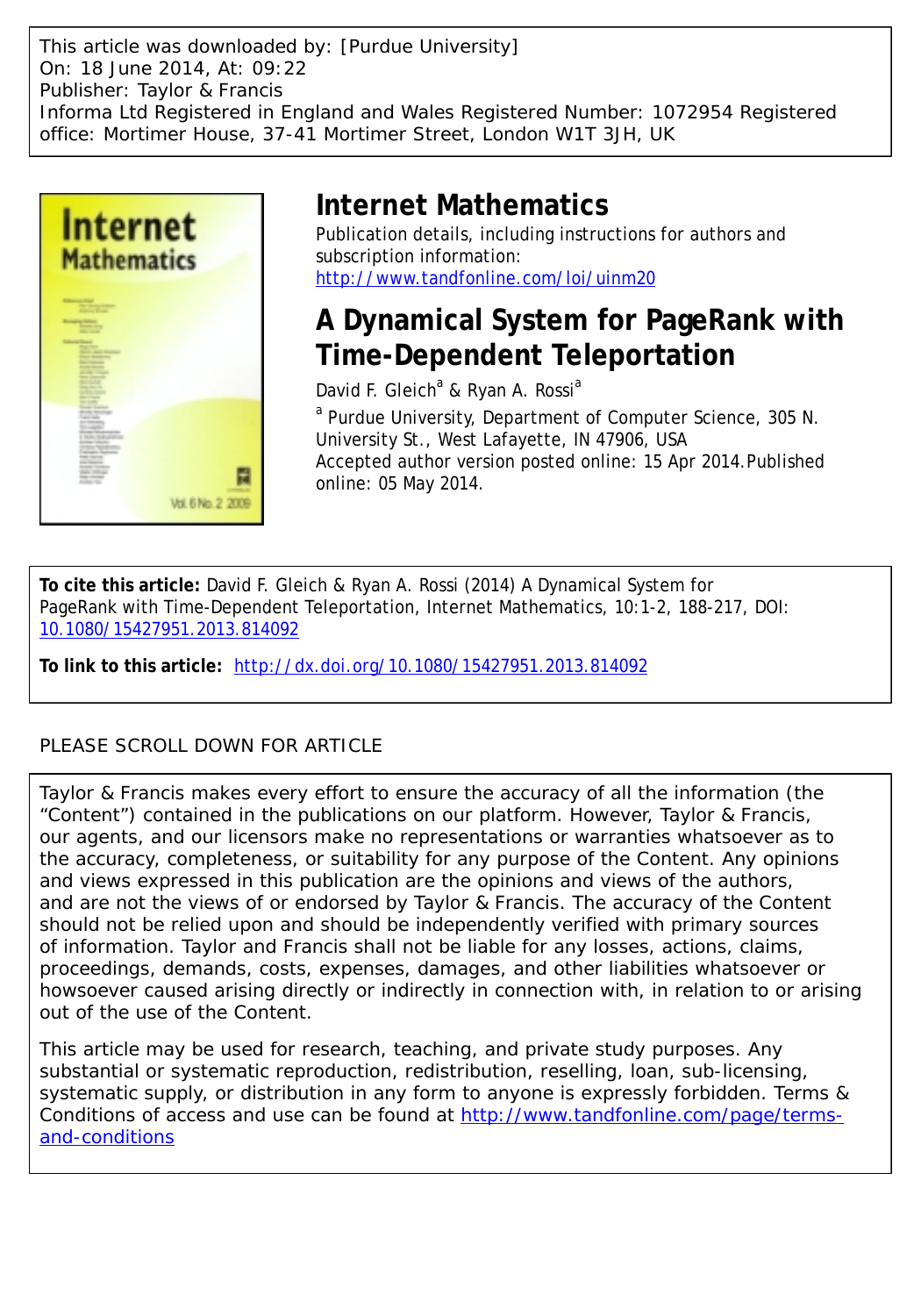# A Dynamical System for PageRank with Time-Dependent Teleportation

David F. Gleich and Ryan A. Rossi

Abstract. We propose a dynamical system that captures changes to the network centrality of nodes as external interest in those nodes varies. We derive this system by adding time-dependent teleportation to the PageRank score. The result is not a single set of importance scores, but rather a time-dependent set. These can be converted into ranked lists in a variety of ways, for instance, by taking the largest change in the importance score. For an interesting class of dynamic teleportation functions, we derive closed-form solutions for the dynamic PageRank vector. The magnitude of the deviation from a static PageRank vector is given by a PageRank problem with complex-valued teleportation parameters. Moreover, these dynamical systems are easy to evaluate. We demonstrate the utility of dynamic teleportation on both the article graph of Wikipedia, where the external interest information is given by the number of hourly visitors to each page, and the Twitter social network, where external interest is the number of tweets per month. For these problems, we show that using information from the dynamical system helps improve a prediction task and identify trends in the data.

# 1. Introduction

The PageRank vector of a directed graph is the stationary distribution of a Markovian *random surfer*. At a node, the random surfer either

Color versions of one or more of the figures in the article can be found online at www.tandfonline.com/uinm.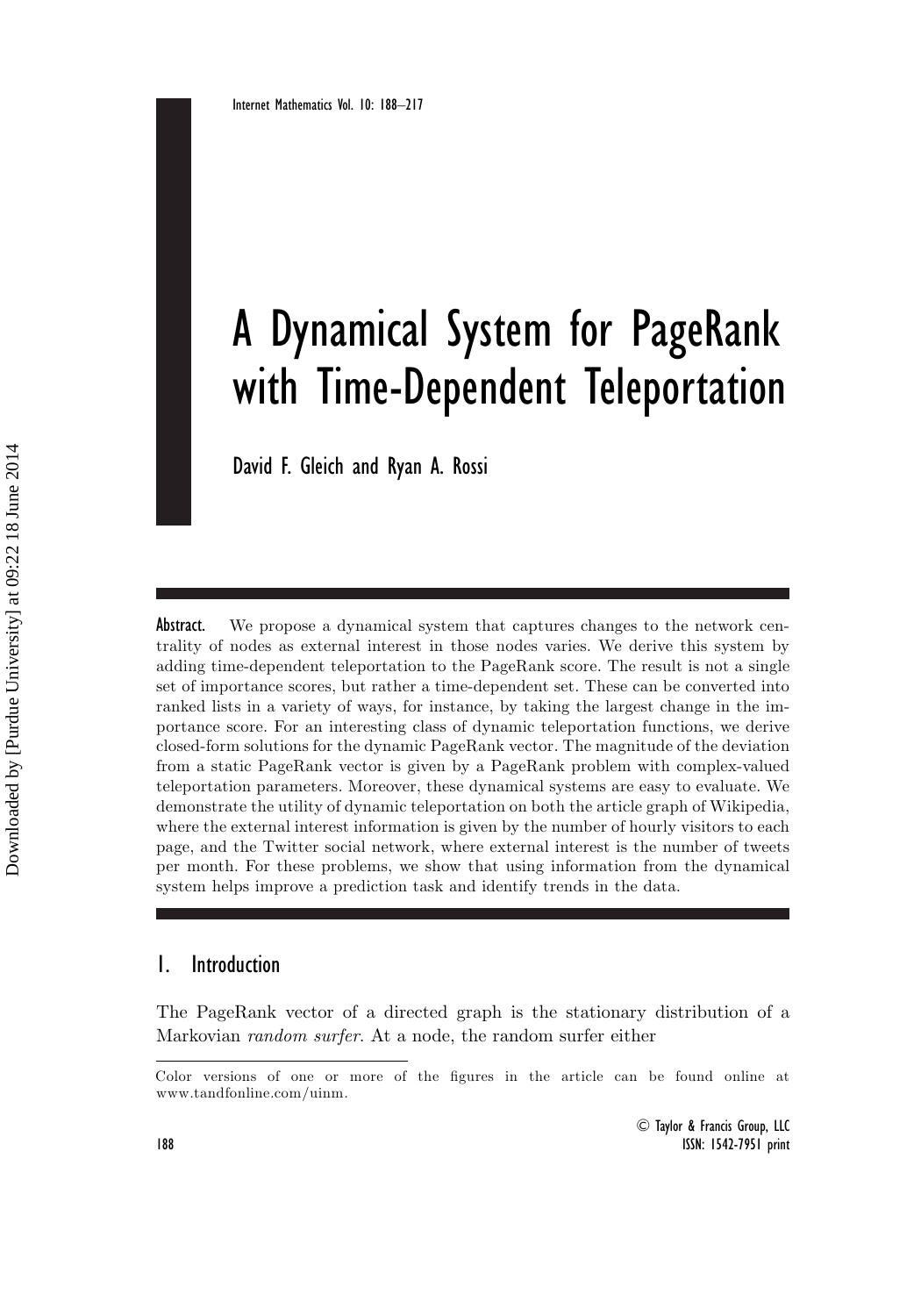- 1. transitions to a new node uniformly chosen from the set of out-edges, or
- 2. does something else (e.g., leaves the graph and then randomly returns) [Page et al. 99, Langville and Meyer 06].

The probability that the surfer performs the first action is known as the *damping parameter* in PageRank and is denoted by  $\alpha$ . The second action is called *teleporting* and is modeled by the surfer picking a node at random according to a distribution called the *teleportation distribution vector* or *personalization vector*. This PageRank Markov chain always has a unique stationary distribution for every  $0 \leq \alpha < 1$ . In this paper, we focus on the teleportation distribution vector **v** and study how changing teleportation behavior manifests itself in a dynamical system formulation of PageRank.

To proceed further, we need to formalize the PageRank model. Let *A* be the adjacency matrix for a graph, where  $A_{i,j}$  denotes an edge from node i to node j. To avoid a proliferation of transposes, we define *P* as the transposed transition matrix for a random walk on a graph:

 $P_{j,i}$  = probability of transitioning from node *i* to node *j*.

Hence, the matrix  $P$  is *column-stochastic*, in contrast to the more common rowstochastic matrices found in probability theory. Throughout this manuscript, we employ uniform random walks on a graph, in which case  $P = A<sup>T</sup> D<sup>-1</sup>$ , where *D* is a diagonal matrix with the out-degree of each node on the diagonal. However, none of the theory is restricted to this type of random walk, and any columnstochastic matrix will do. If any nodes have no out-links, we assume that they are adjusted in one of the standard ways [Boldi et al. 07] (in our experiments, this applies only to Twitter, in which case we added a uniform transition distribution to nodes with no out-links; this is the weakly personalized case). Let **v** be a teleportation distribution vector such that  $v_i \geq 0$  and  $\sum_i v_i = 1$ . This vector models where the surfer will transition when "doing something else." The PageRank Markov chain then has the transition matrix

$$
\alpha \boldsymbol{P} + (1 - \alpha) \mathbf{v} \mathbf{e}^T.
$$

While finding the stationary distribution of a Markov chain usually involves computing an eigenvector or solving a singular linear system, the PageRank chain has a particularly simple form for the stationary distribution vector **x**:

$$
(\mathbf{I} - \alpha \mathbf{P})\mathbf{x} = (1 - \alpha)\mathbf{v}.
$$

The sensitivity of PageRank with respect to **v** is fairly well understood. In [Langville and Meyer 06], the authors devote a section to determining the Jacobian of the PageRank vector with respect to **v**. The choice of **v** is often best guided by an application-specific measure. By setting  $\mathbf{v} = \mathbf{e}_i$ , that is, the *i*th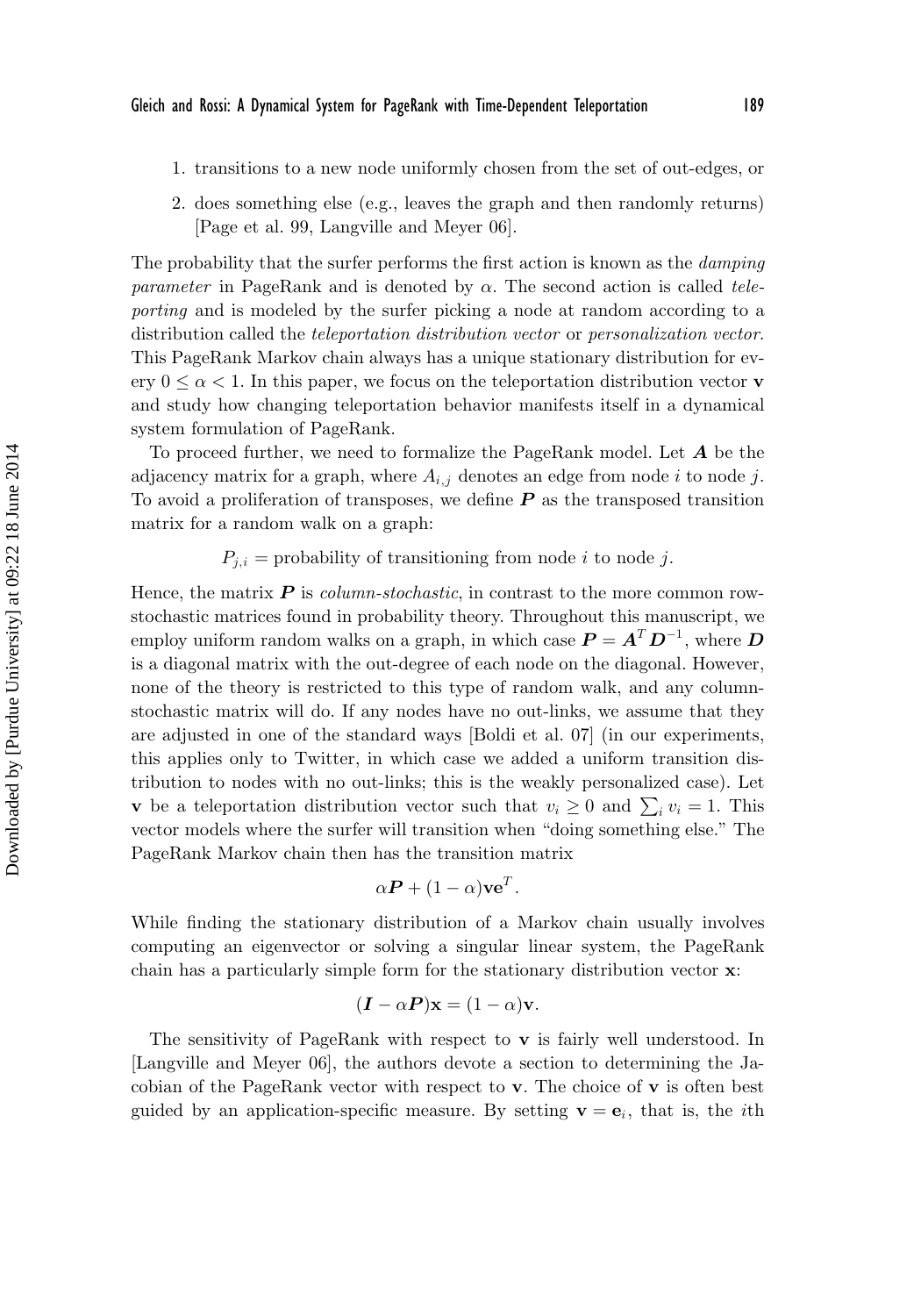#### canonical basis vector

$$
\mathbf{e}_i = \begin{bmatrix} 0 \\ \vdots \\ 0 \\ 1 \\ 0 \\ \vdots \\ 0 \end{bmatrix}
$$

,

where the 1 is in the *i*th row, PageRank computes a highly localized diffusion that is known to produce empirically meaningful clusters and theoretically supported clusters [Andersen et al. 06, Tong et al. 06]. By choosing **v** based on a set of known-to-be-interesting nodes, PageRank will compute an expanded set of interesting nodes  $[Gy\ddot{o}ngyi et al. 04, Singh et al. 07]$ . Yet in all of these cases, **v** is chosen once for the graph application or particular problem.

In the original motivation of PageRank [Page et al. 99], the distribution **v** should model how users behave on the Web when they do not click a link. When this intuition is applied to a site like Wikipedia, it suggests that the teleportation function should vary as particular topics become interesting. For instance, in our experiments (Section 5), we examine the number of page views for each Wikipedia article during a period during which a major earthquake occurred. Suddenly, page views to "Earthquake" spiked, presumably because that word was being searched. We wish to include this behavior in our PageRank model to understand what is now important in light of radically different behavior. One option would be to recompute a new PageRank vector given the observed teleporting behavior at the current time. Our proposal for a dynamical system is another alternative. That is, we define a new model in which teleportation is the time-dependent function  $\mathbf{v}(t)$ .

At each time t,  $\mathbf{v}(t)$  is a probability distribution of the places to which the random walk teleports. Figure 1 illustrates this model. We return to a comparison between this approach and solving PageRank systems in Section 4.

The dynamical system we propose is a generalization of PageRank in the sense that if  $\mathbf{v}(t)$  is a constant function in time, then we converge to the standard PageRank vector (Theorem 2.4). Additionally, we can analyze the dynamical PageRank function for some simple oscillatory teleportation functions  $\mathbf{v}(t)$ . Bounding the deviation of these oscillatory PageRank values from the static PageRank vector involves solving a *PageRank problem with complex teleportation* [Horn and Serra-Capizzano 07, Constantine and Gleich 10]. This result is,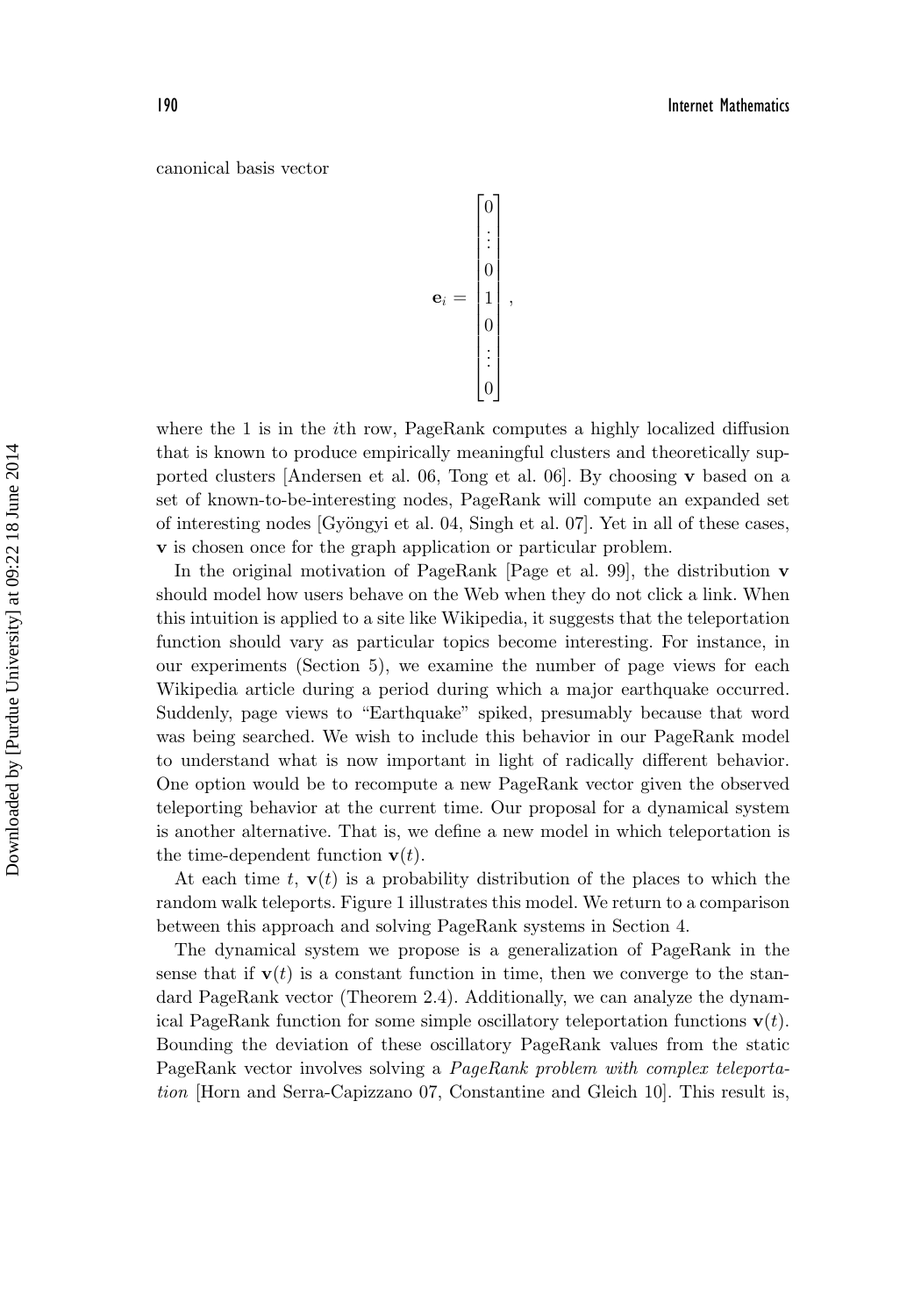

**Figure 1.** On the left, we have PageRank with static teleportation. At each step, the teleportation is to each node with uniform probability 1/5. On the right, we have the PageRank model with dynamic teleportation. In this case, the teleportation distribution (illustrated to the side of each node) changes with time. Thus, the upper nodes are teleported to more frequently during the middle time regime. In both cases, the graph is fixed. We study the effect of such dynamic teleportation on the PageRank scores.

perhaps, the first nonanalytical use of PageRank with a complex teleportation parameter.

In our new dynamical system, we do not compute a single ranking vector as others have done with time-dependent rankings [Grindrod et al. 11]. Rather, we compute a time-dependent ranking function  $\mathbf{x}(t)$ , the dynamic PageRank vector at time  $t$ , from which we can extract different static rankings (Section 2.4). There are two complications that arise from the use of empirically measured data. First, we must choose a time scale for our ODE based on the period of our page-view data (Section 2.5). Put a bit informally, we must choose the time unit for our ODE; it is not dimensionless. We show analytically that some choices of the time scale amount to solving the PageRank system for each change in the teleportation vector. Second, we also investigate smoothing the measured page-view data (Section 2.6). To compute this dependent ranking function  $\mathbf{x}(t)$ , we discuss ordinary differential equation (ODE) integrators in Section 3.

We discuss the impact of these choices on two problems: page views from Wikipedia and a network from Twitter. We also investigate how the rankings extracted from our methods differ from those extracted by other static ranking measurements. We can use these rankings for a few interesting applications. Adding the dynamic PageRank scores to a prediction task decreases the average error (Section 6.1) for Twitter. Clustering the dynamic PageRank scores yields many of the standard time-series features in social networks (Section 6.2).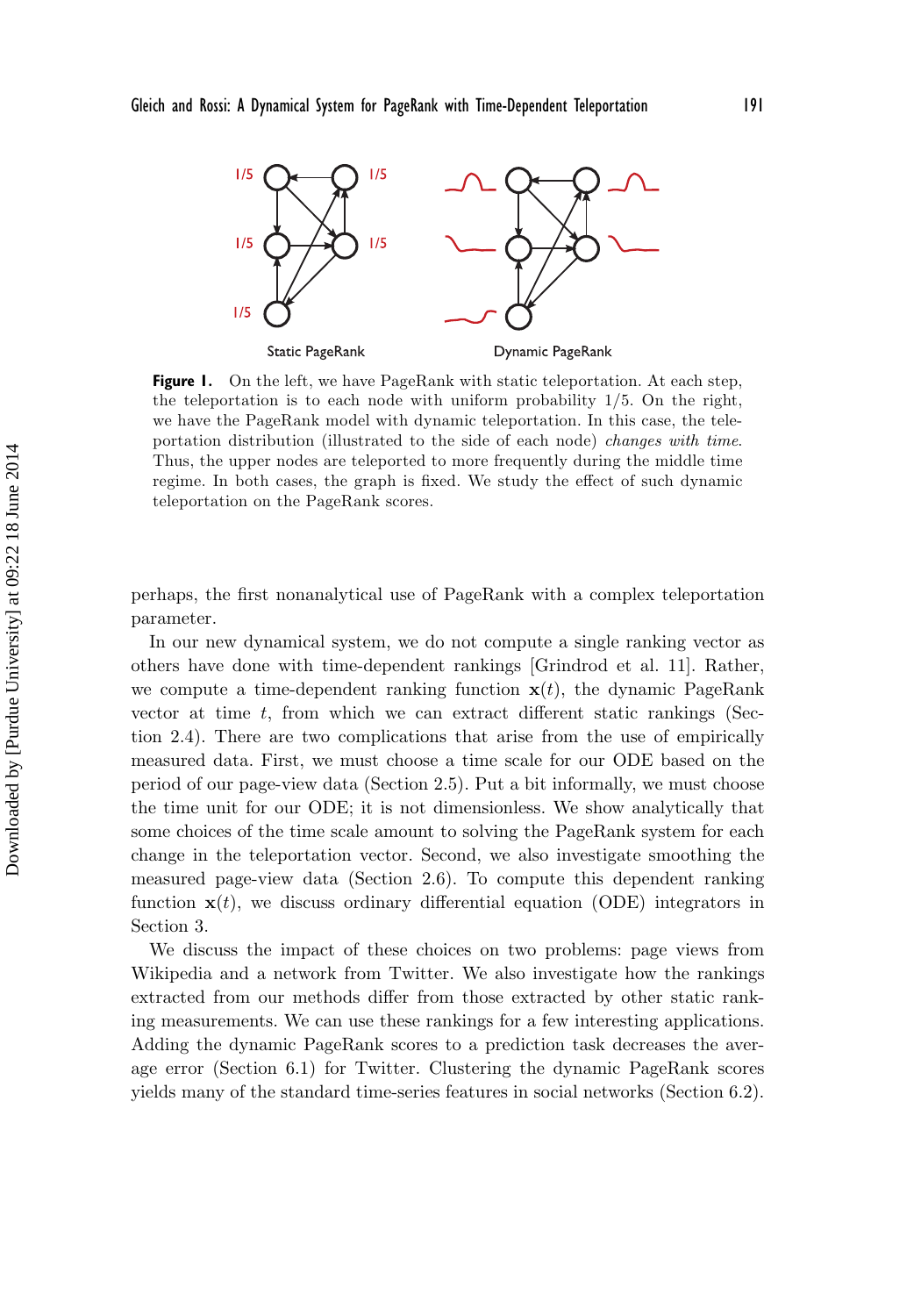| $\mathcal{L}$               | the imaginary unit                                                                |
|-----------------------------|-----------------------------------------------------------------------------------|
| $\boldsymbol{n}$            | number of nodes in a graph                                                        |
| е                           | the vector of all ones                                                            |
| P                           | column stochastic matrix                                                          |
| $\alpha$                    | damping parameter in PageRank                                                     |
| v                           | teleportation distribution vector                                                 |
| $\mathbf x$                 | solution to the PageRank computation: $(I - \alpha P)x = (1 - \alpha)v$           |
| $\mathbf{x}(t)$             | solution to the dynamic PageRank computation for time $t$                         |
| $\mathbf{v}(t)$             | a teleportation distribution vector at time t                                     |
| C.                          | the cumulative rank function                                                      |
| r                           | the variance rank function                                                        |
| d                           | the difference rank function                                                      |
| $\mathbf{v}_k$              | the teleportation distribution for the k <sup>th</sup> observed page-views vector |
| $\theta$                    | decay parameter for time-series smoothing                                         |
| $\mathcal{S}_{\mathcal{S}}$ | the time scale of the dynamical system                                            |
| $t_{\rm max}$               | the last time of the dynamical system                                             |

**Table 1.** Summary of notation. Matrices (e.g., P) are denoted by boldface uppercase italic letters; vectors (e.g., **e**) are denoted by boldface lowercase roman letters; scalars (e.g., s and  $\theta$ ) are nonboldface italic or Greek letters. Indexed elements are vectors if they are in boldface (e.g.,  $\mathbf{v}_k$ ) and scalars if not (e.g.,  $t_{\text{max}}$ ).

Finally, using Granger causality testing on dynamic PageRank scores helps us find a set of interesting links in the graph (Section 6.3).

We have made our code and data available in the spirit of reproducible research.<sup>1</sup>

# 2. PageRank with Time-Dependent Teleportation

We begin our discussion by summarizing in Table 1 the notation introduced thus far. In order to incorporate changes in the teleportation into a new model for PageRank, we begin by reformulating the standard PageRank algorithm in terms of changes to the PageRank values for each page. This step allows us to state PageRank as a dynamical system, in which case we can easily incorporate changes into the vector.

The standard PageRank algorithm is the power method for the PageRank Markov chain [Langville and Meyer 06]. After simplifying this iteration by

<sup>1</sup>Available at http://www.cs.purdue.edu/homes/dgleich/codes/dynsyspr-im.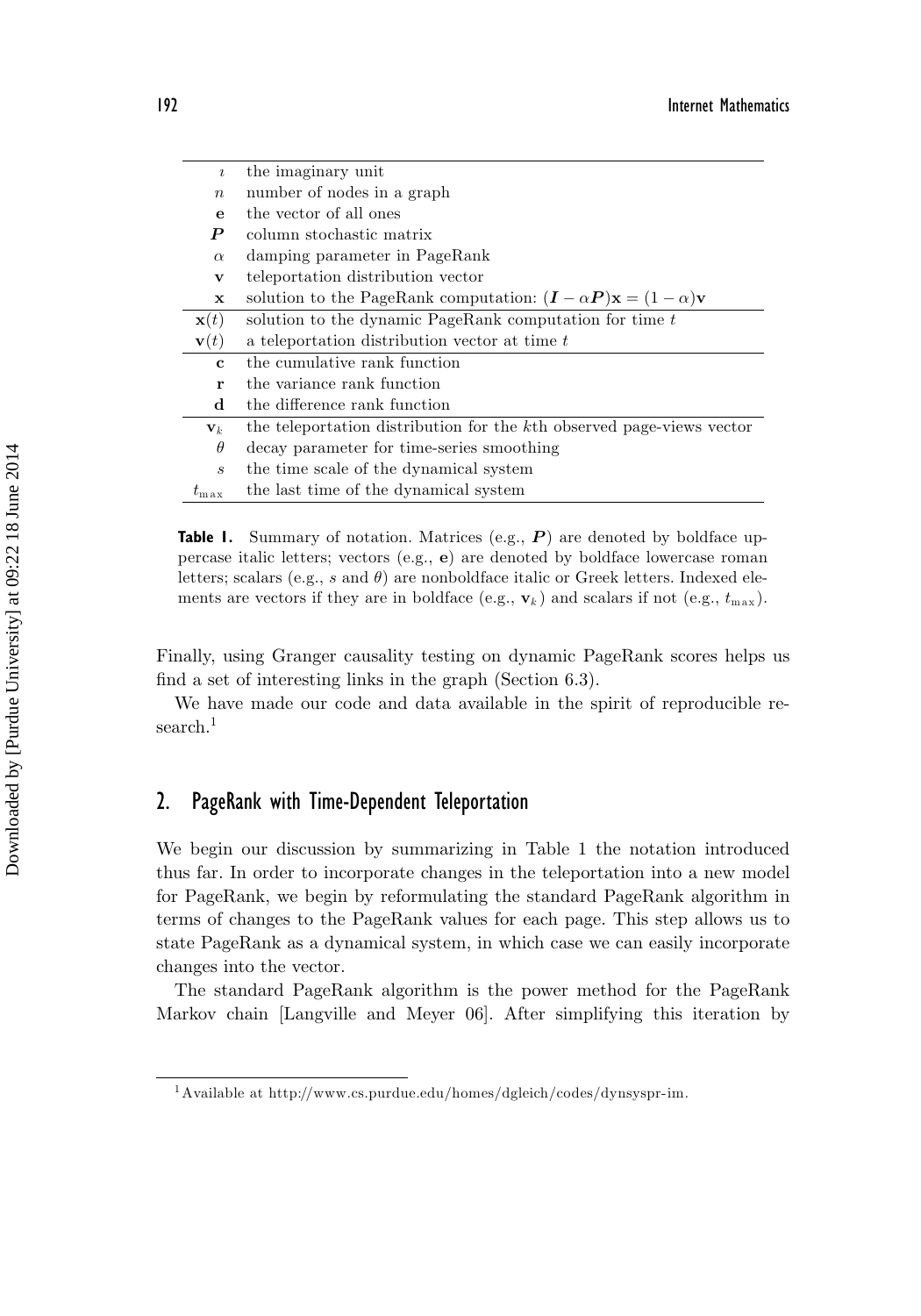$$
\mathbf{x}^{(k+1)} = \alpha \mathbf{P} \mathbf{x}^{(k)} + (1 - \alpha) \mathbf{v}.
$$

In fact, this iteration is equivalent to the Richardson iteration for the PageRank linear system  $(I - \alpha P)x = (1 - \alpha)v$ . This fact is relevant because the Richardson iteration is usually defined as

$$
\mathbf{x}^{(k+1)} = \mathbf{x}^{(x)} + \omega \left[ (1-\alpha)\mathbf{v} - (\boldsymbol{I} - \alpha \boldsymbol{P})\mathbf{x}^{(k)} \right].
$$

For  $\omega = 1$ , we have

$$
\Delta \mathbf{x}^{(k)} = \mathbf{x}^{(k+1)} - \mathbf{x}^{(k)} = \alpha \mathbf{P} \mathbf{x}^{(k)} + (1 - \alpha) \mathbf{v} - \mathbf{x}^{(k)} = (1 - \alpha) \mathbf{v} - (\mathbf{I} - \alpha \mathbf{P}) \mathbf{x}^{(k)}.
$$

Thus, changes in the PageRank values at a node evolve, based on the increment  $(1 - \alpha)\mathbf{v} - (\mathbf{I} - \alpha \mathbf{P})\mathbf{x}^{(k)}$ . We reinterpret this update as a continuous-time dynamical system

$$
\mathbf{x}'(t) = (1 - \alpha)\mathbf{v} - (\mathbf{I} - \alpha \mathbf{P})\mathbf{x}(t).
$$
 (2.1)

To define the PageRank problem with time-dependent teleportation, we make  **a function of time.** 

Definition 2.1. The dynamic PageRank model with time-dependent teleportation is the solution of

$$
\mathbf{x}'(t) = (1 - \alpha)\mathbf{v}(t) - (\mathbf{I} - \alpha \mathbf{P})\mathbf{x}(t),
$$
\n(2.2)

where  $\mathbf{x}(0)$  is a probability distribution vector and  $\mathbf{v}(t)$  is a probability distribution vector for all t.

In the dynamic PageRank model, the PageRank values  $\mathbf{x}(t)$  may not "settle" or converge to some fixed vector **x**. We see this as a feature of the new model, since we plan to utilize information from the evolution and changes in the PageRank values. For instance, in Section 2.4, we discuss various functions of  $\mathbf{x}(t)$  that define a rank. Next, we state the solution of the problem.

Lemma 2.2. *The solution of the dynamical system*

$$
\mathbf{x}'(t) = (1 - \alpha)\mathbf{v}(t) - (\mathbf{I} - \alpha \mathbf{P})\mathbf{x}(t)
$$

*is*

$$
\mathbf{x}(t) = \exp[-(\mathbf{I} - \alpha \mathbf{P})t]\mathbf{x}(0) + (1 - \alpha)\int_0^t \exp[-(\mathbf{I} - \alpha \mathbf{P})(t - \tau)]\mathbf{v}(\tau) d\tau.
$$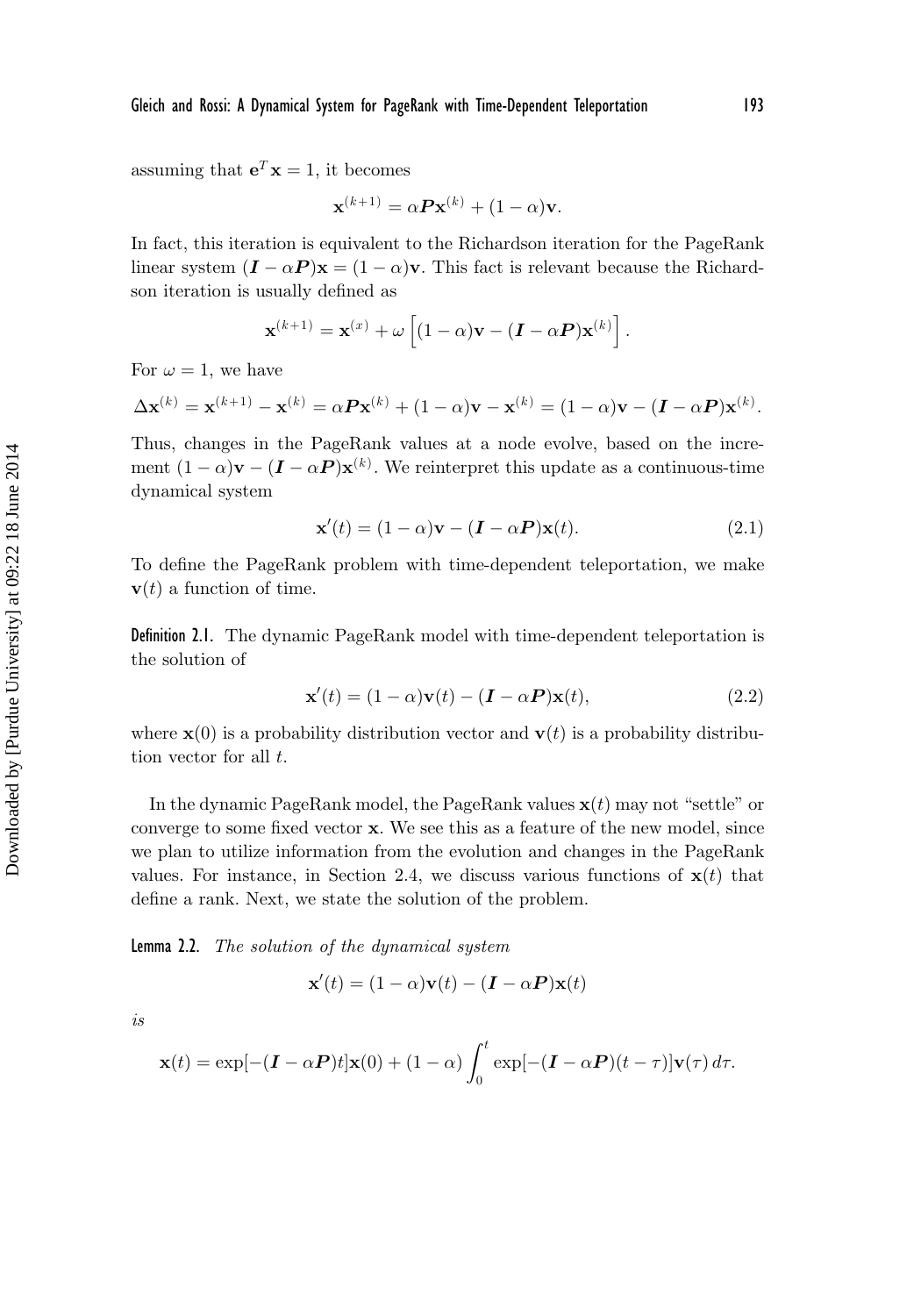This result is found in standard texts on dynamical systems, for example [Berman et al. 89].

Given this solution, let us quickly verify a few properties of this system.

Lemma 2.3. *The solution of a dynamical PageRank system* **x**(t) *is a probability distribution*  $(\mathbf{x}(t) \geq 0 \text{ and } \mathbf{e}^T \mathbf{x}(t) = 1)$  *for all t.* 

**Proof.** The model requires that  $\mathbf{x}(0)$  be a probability distribution. Thus,  $\mathbf{x}(0)$  > 0 and  $e^T \mathbf{x}(0) = 1$ . Assuming that the sum of  $\mathbf{x}(t)$  is 1, then the sum of the derivative  $\mathbf{x}'(t)$  is 0, as a quick calculation shows. The closed-form solution above is also nonnegative, because the matrix  $\exp[-(\mathbf{I} - \alpha \mathbf{P})] = \exp(\alpha \mathbf{P}) \exp(-1)$  is nonnegative, and both  $\mathbf{x}(0)$  and  $\mathbf{v}(t)$  are nonnegative for all t. (This property is known as exponential nonnegativity, and it is another property of M-matrices such as  $I - \alpha P$  [Berman et al. 89].)  $\Box$ 

#### 2.1. A Generalization of PageRank

This closed-form solution can be used to solve a version of the dynamic problem that reduces to the PageRank problem with static teleportation. If  $\mathbf{v}(t) = \mathbf{v}$  is constant with respect to time, then

$$
\int_0^{\infty} \exp[-(\mathbf{I} - \alpha \mathbf{P})(t - \tau)] \mathbf{v}(\tau) d\tau = (\mathbf{I} - \alpha \mathbf{P})^{-1} \mathbf{v}
$$
  
- 
$$
\exp[-(\mathbf{I} - \alpha \mathbf{P})t](\mathbf{I} - \alpha \mathbf{P})^{-1} \mathbf{v}.
$$

Hence, for constant  $\mathbf{v}(t)$ ,

 $\alpha$ 

$$
\mathbf{x}(t) = \exp[-(\mathbf{I} - \alpha \mathbf{P})t](\mathbf{x}(0) - \mathbf{x}) + \mathbf{x},
$$

where **x** is the solution to static PageRank:  $(I - \alpha P)\mathbf{x} = (1 - \alpha)\mathbf{v}$ . Because all the eigenvalues of  $-(I - \alpha P)$  are less than 0, the matrix exponential terms disappear over a sufficiently long time horizon. Thus, when  $\mathbf{v}(t) = \mathbf{v}$ , nothing has changed. We recover the original PageRank vector **x** as the steady-state solution

lim  $\mathbf{x}(t) = \mathbf{x}$ , the PageRank vector.

This derivation shows that dynamic teleportation PageRank is a generalization of the PageRank vector. We summarize this discussion in the following theorem.

Theorem 2.4. *PageRank with time-dependent teleportation is a generalization of PageRank.* If  $\mathbf{v}(t) = \mathbf{v}$ *, then the solution of the ordinary differential equation* 

$$
\mathbf{x}'(t) = (1 - \alpha)\mathbf{v} - (\mathbf{I} - \alpha \mathbf{P})\mathbf{x}(t)
$$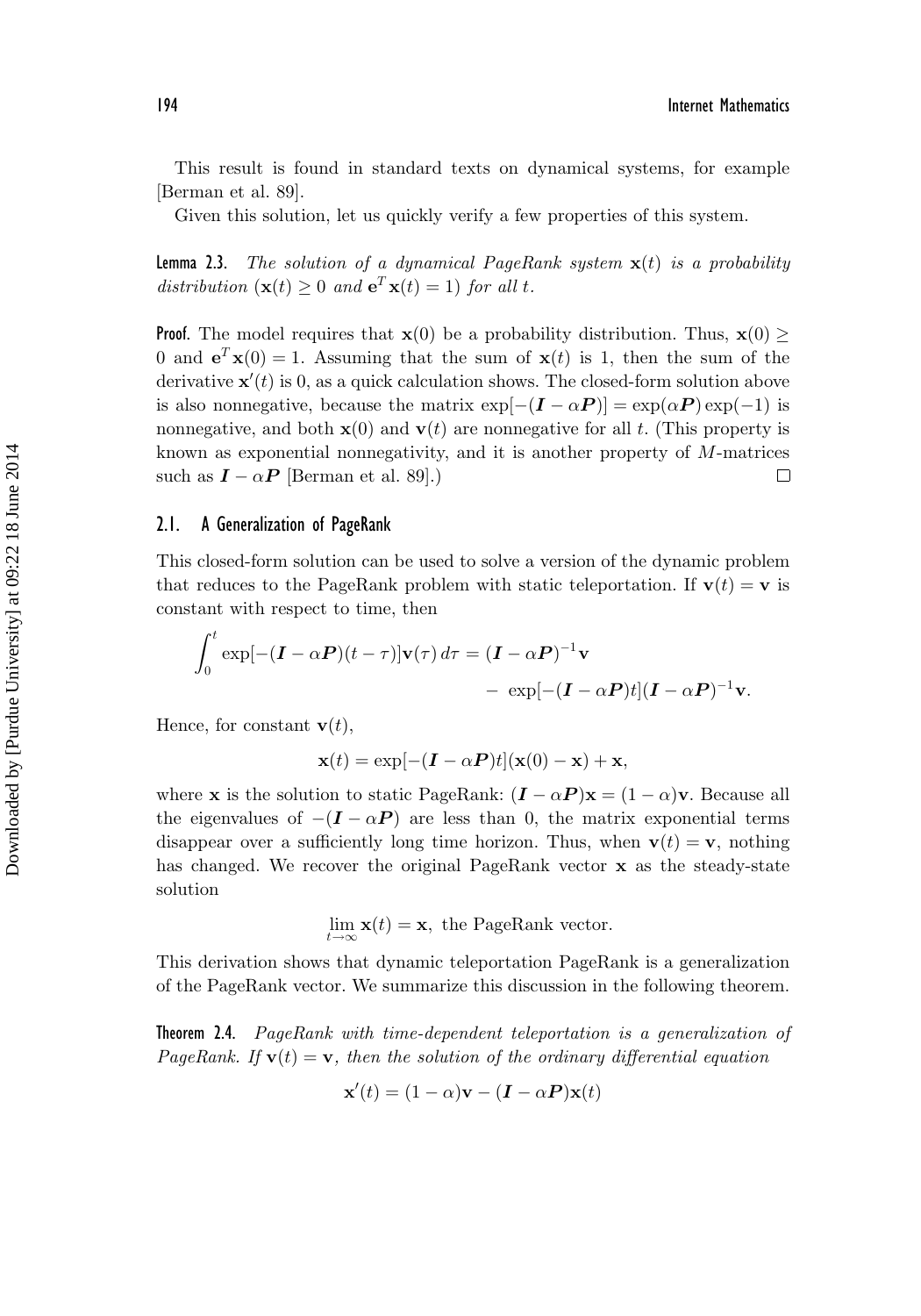*converges to the PageRank vector*

$$
(\boldsymbol{I} - \alpha \boldsymbol{P})\mathbf{x} = (1 - \alpha)\mathbf{v}
$$

 $as t \rightarrow \infty$ .

#### 2.2. Choosing the Initial Condition

There are three natural choices for the initial condition  $\mathbf{x}(0)$ . The first choice is the uniform vector  $\mathbf{x}(0) = \frac{1}{n}\mathbf{e}$ . The second choice is the initial teleportation vector  $\mathbf{x}(0) = \mathbf{v}(0)$ . And the third choice is the solution of the PageRank problem for the initial teleportation vector  $(I - \alpha P)\mathbf{x}(0) = (1 - \alpha)\mathbf{v}(0)$ . We recommend either of the latter two choices in order to generalize the properties of PageRank. Note that if  $\mathbf{x}(0)$  is chosen to solve the PageRank system for  $\mathbf{v}(0)$ , then  $\mathbf{x}(t)$  =  $x$  for all t is the solution of the PageRank dynamical system with constant teleportation (Theorem 2.4).

#### 2.3. PageRank with Fluctuating Interest

One of the advantages of the PageRank dynamical system is that we can study problems analytically. We now do so with the following teleportation function, or forcing function as it would be called in the dynamical systems literature:

$$
\mathbf{v}(t) = \frac{1}{k} \sum_{j=1}^{k} \mathbf{v}_j \left( \cos \left( t + (j-1)\frac{2\pi}{k} \right) + 1 \right),\,
$$

where  $\mathbf{v}_j$  is a teleportation vector. Here, the idea is that  $\mathbf{v}_j$  represents the propensity of people to visit certain nodes at different times. To be concrete, we might have  $v_1$  correspond to news websites that are visited more frequently during the morning,  $\mathbf{v}_2$  correspond to websites visited at work, and  $\mathbf{v}_3$  correspond to websites visited during the evening. This function has all the required properties that we need for it to be a valid teleportation function. At the risk of being overly formal, we shall state these properties as a lemma.

**Lemma 2.5.** Let  $k \geq 2$ . Let  $\mathbf{v}_1, \ldots, \mathbf{v}_k$  be probability distribution vectors. The time*dependent teleportation function*

$$
\mathbf{v}(t) = \frac{1}{k} \sum_{j=1}^{k} \mathbf{v}_j \left( \cos \left( t + (j-1)\frac{2\pi}{k} \right) + 1 \right)
$$

*satisfies the two properties*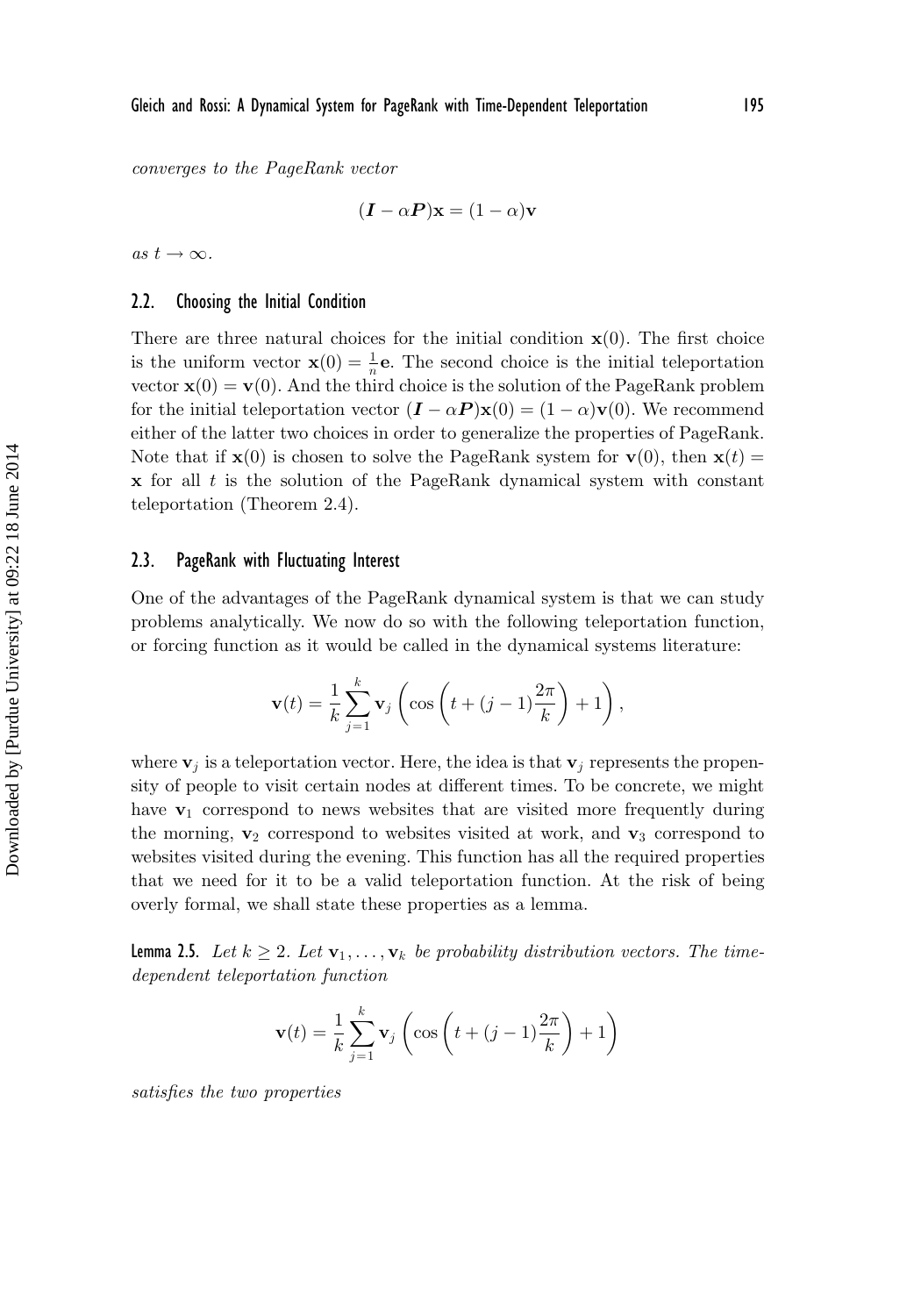- 1.  $\mathbf{v}(t) \geq 0$  *for all t*,
- 2.  $\sum_{i=1}^{n} v(t)_{i} = 1$  *for all t.*

Proof. The first property follows directly, since the minimum value of the cosine function is  $-1$ , and thus **v**(t) is always nonnegative. The second property is also straightforward. Note that

$$
\sum_{i=1}^{n} v(t)_i = 1 + \sum_{j=1}^{k} \cos\left(t + (j-1)\frac{2\pi}{k}\right) = 1 + \sum_{j=1}^{k} \Re\left\{\exp\left(it + i(j-1)\frac{2\pi}{k}\right)\right\}.
$$

Let  $r_j(t) = \exp(it + i(j-1)2\pi/k)$ . For  $t = 0$ , these terms express the kth roots of unity. For any other t, we simply rotate these roots. Thus we have  $\sum_i r_j(t) = 0$ for every t, because the sum of the kth roots of unity is 0 if  $k \geq 2$ . The second property now follows because the sum of the real component is still zero.  $\Box$ 

For this function, we can solve for the steady-state solution analytically.

**Lemma 2.6.** *Let*  $k \geq 2$ ,  $0 \leq \alpha < 1$ , **P** *be column-stochastic*,  $\mathbf{v}_1, \ldots, \mathbf{v}_k$  *be probability distribution vectors, and*

$$
\mathbf{v}(t) = \frac{1}{k} \sum_{j=1}^{k} \mathbf{v}_j \left( \cos\left(t + (j-1)\frac{2\pi}{k}\right) + 1 \right) = \frac{1}{k} \mathbf{V} \cos(t + \mathbf{f}) + \frac{1}{k} \mathbf{V} \mathbf{e},
$$

*where*  $\mathbf{V} = [\mathbf{v}_1, \dots, \mathbf{v}_k]$  and  $f_j = (j-1)2\pi/k$ ,  $j = 1, \dots, k$ *. Then the steadystate solution of*

$$
\mathbf{x}'(t) = (1 - \alpha)\mathbf{v}(t) - (\mathbf{I} - \alpha \mathbf{P})\mathbf{x}(t)
$$

*is*

$$
\mathbf{x}(t) = \mathbf{x} + \Re\left\{\mathbf{s}\exp(it)\right\},\,
$$

*where* **x** *is the solution of the static PageRank problem*

$$
(\mathbf{I} - \alpha \mathbf{P})\mathbf{x} = (1 - \alpha)\frac{1}{k}\mathbf{V}\mathbf{e},
$$

*and* **s** *is the solution of the static PageRank problem with* complex teleportation

$$
\left(\mathbf{I} - \frac{\alpha}{1+i}\mathbf{P}\right)\mathbf{s} = (1-\alpha)\frac{1}{k(1+i)}\mathbf{V}\exp(i\mathbf{f}).
$$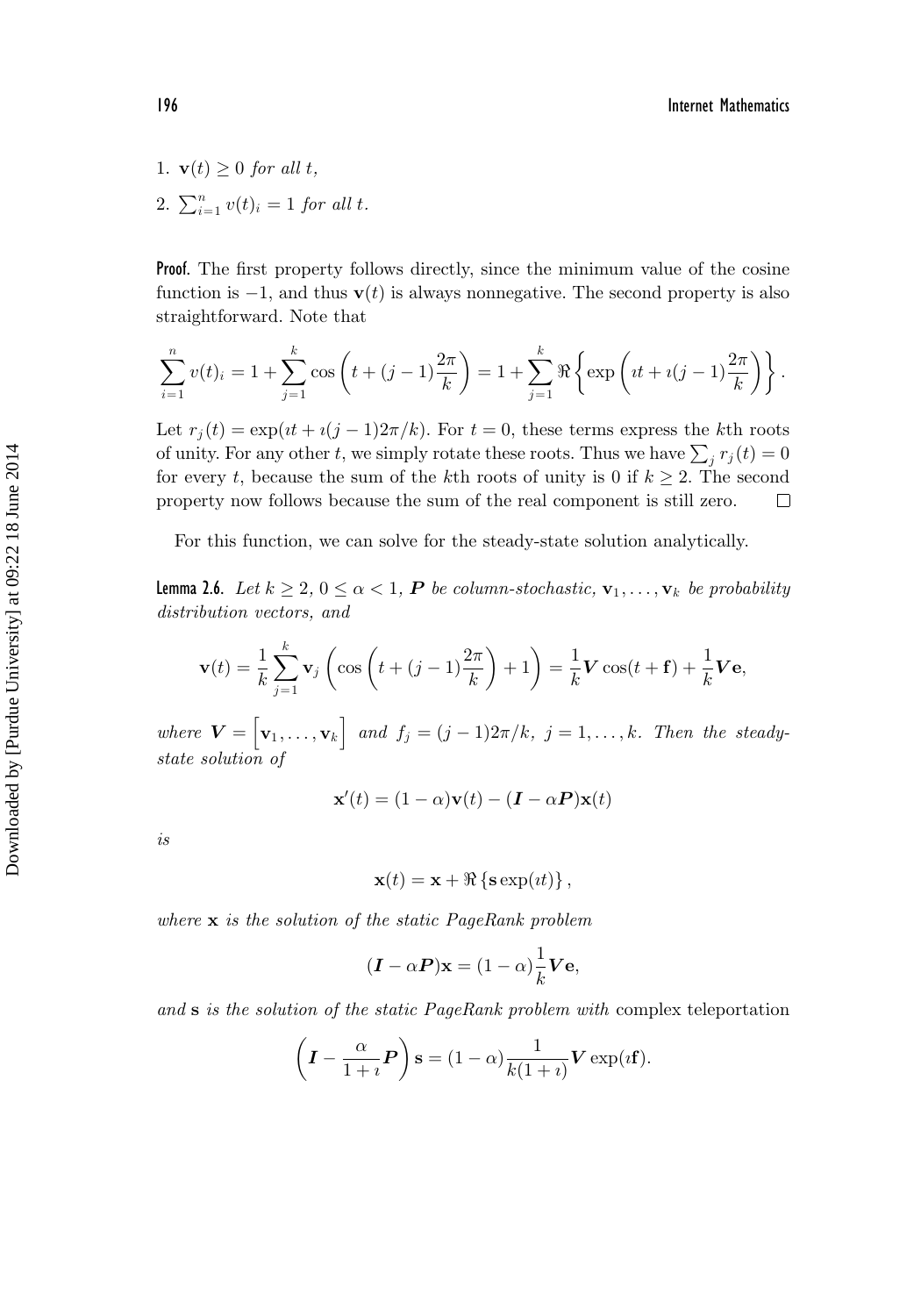Proof. This proof is mostly a derivation of the expression for the solution by guessing the form. First note that if

$$
\mathbf{x}(t) = \mathbf{x} + \mathbf{y}(t),
$$

then

$$
\mathbf{y}'(t) = (1 - \alpha) \frac{1}{k} \mathbf{V} \cos(t + \mathbf{f}) - (\mathbf{I} - \alpha \mathbf{P}) \mathbf{y}(t).
$$

That is, we have removed the constant term from the teleportation function by looking at solutions centered on the static PageRank solution. To find the steady-state solution, we look at the complex-phasor problem

$$
\mathbf{z}'(t) = (1 - \alpha) \frac{1}{k} \mathbf{V} \exp(it + i\mathbf{f}) - (\mathbf{I} - \alpha \mathbf{P})\mathbf{z}(t),
$$

where  $\mathbf{y}(t) = \Re\{\mathbf{z}(t)\}\$ . Suppose that  $\mathbf{z}(t) = \mathbf{s}\exp(\imath t)$ . Then

$$
\mathbf{z}'(t) = i \mathbf{s} \exp(it) = (1 - \alpha) \frac{1}{n} \exp(it) \exp(it) - (\mathbf{I} - \alpha \mathbf{P}) \mathbf{s} \exp(it).
$$

The statement of **s** in the theorem is exactly the solution after the phasor  $\exp(it)$  is canceled. We now have to show that this solution is well defined. PageRank with a complex teleportation parameter  $\gamma$  exists for every columnstochastic *P* if  $|\gamma| < 1$  (see [Horn and Serra-Capizzano 07, Constantine and Gleich 10]). For the problem defining **s**, we have  $\gamma = \alpha/(1 + i)$  and  $|\gamma| = \alpha/\sqrt{2}$ . Thus, such a vector **s** always exists. П

We conclude with an example of this theorem. Consider a four-node graph with adjacency matrix and transition matrix given by

$$
\boldsymbol{A} = \begin{bmatrix} 0 & 0 & 1 & 0 \\ 0 & 0 & 1 & 0 \\ 0 & 1 & 0 & 1 \\ 1 & 1 & 0 & 0 \end{bmatrix} \quad \text{and} \quad \boldsymbol{P} = \begin{bmatrix} 0 & 0 & 0 & 0.5 \\ 0 & 0 & 0.5 & 0.5 \\ 1 & 1 & 0 & 0 \\ 0 & 0 & 0.5 & 0. \end{bmatrix}
$$

Let  $\mathbf{v}_i = \mathbf{e}_i$  for  $j = 1, \ldots, 4$ . That is, interest oscillates among all four nodes in the graph in a regular fashion. We show the evolution of the dynamical system for 20 time units in Figure 2. This evolution quickly converges to the oscillators predicted by the lemma. In the interest of simplifying the plot, we do not show the exact curves, since they are visually indistinguishable from those plotted for  $t \geq 4$ . By solving the complex-valued PageRank to compute **s**, we can compute the magnitude of the fluctuation:

$$
|\mathbf{s}| = [0.0216 \quad 0.0261 \quad 0.0122 \quad 0.0235]^T.
$$

This vector accurately captures the magnitude of these fluctuations.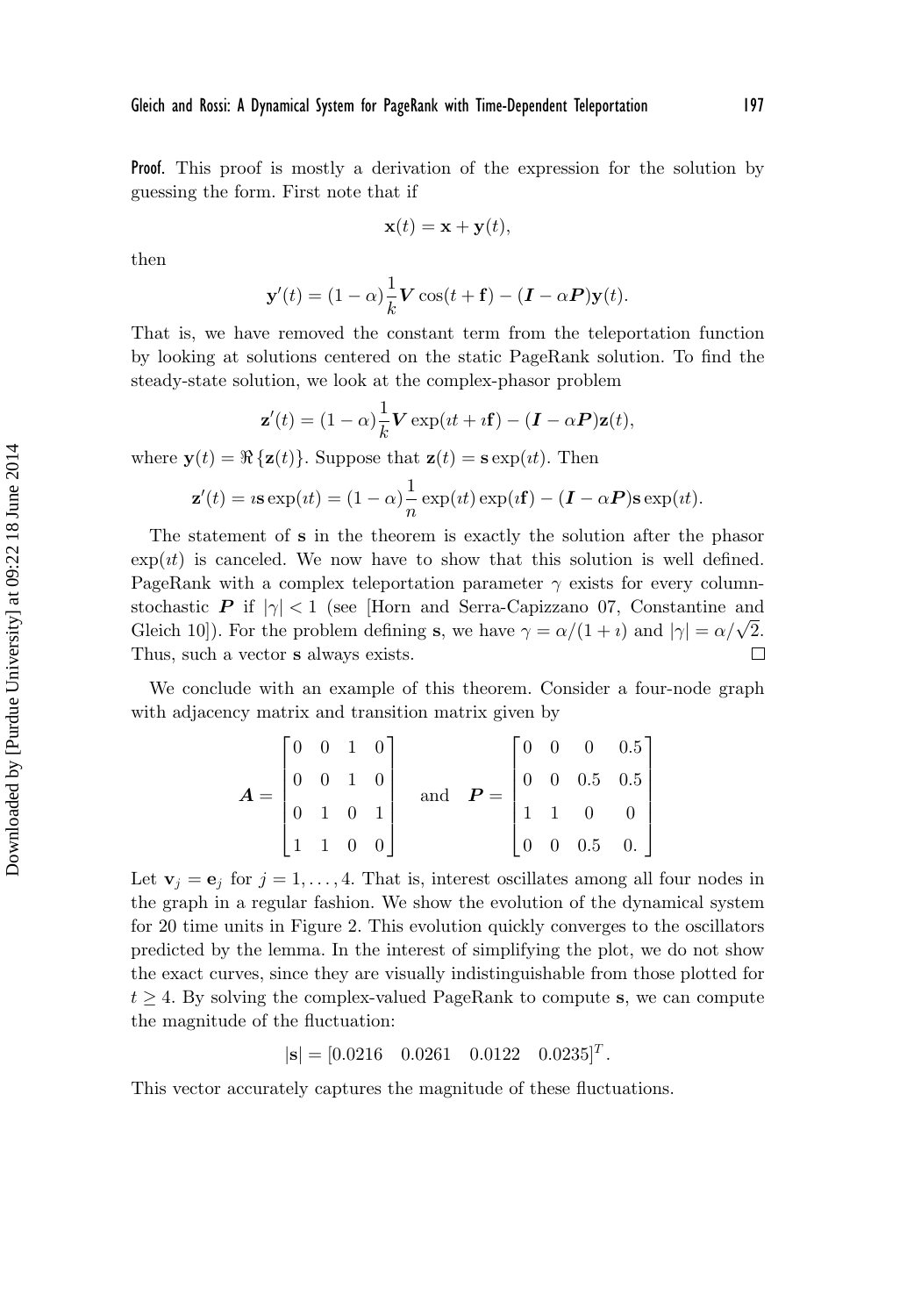

Figure 2. The dashed lines represent the average PageRank vector computed for the teleportation vectors. The curves show the evolution of the PageRank dynamical system for this example of teleportation. We see that the dynamic PageRanks fluctuate about their average PageRank vectors. Lemma 2.6 predicts the magnitude of the fluctuation.

#### 2.4. Ranking from Time Series

The above equations provide a time series of dynamic PageRank vectors for the nodes, denoted formally by  $\mathbf{x}(t)$ ,  $0 \le t \le t_{\text{max}}$ . Applications, however, often want a single score, or small set of scores, to characterize sets of interesting nodes. There are a few ways in which these time series give rise to scores. Many of these methods were explained in [O'Madadhain and Smyth 05] in the context of ranking sequences of vectors. Having a variety of different scores derived from the same data frequently helps in using those scores as features in a prediction or learning task [Becchetti et al. 08, Constantine and Gleich 10].

2.4.1. Transient Rank. We call the instantaneous values of **x**(t) a node's *transient rank*. This score gives the importance of a node at a particular time.

2.4.2. Summary, Variance, and Cumulative Rank. Any summary function  $s$  of the time series, such as the integral, average, minimum, maximum, or variance, is a single score that encompasses the entire interval  $[0, t_{\text{max}}]$ . We utilize the *cumulative rank* **c** and *variance rank* **r** in the forthcoming experiments:

$$
\mathbf{c} = \int_0^{t_{\max}} \mathbf{x}(t) dt \quad \text{and} \quad \mathbf{r} = \int_0^{t_{\max}} \left( \mathbf{x}(t) - \frac{1}{t_{\max}} \mathbf{c} \right)^2 dt.
$$

2.4.3. Difference Rank. A node's *difference rank* is the difference between its maximum and minimum ranks over all time, or a limited time window:

$$
\mathbf{d} = \max_t [\mathbf{x}(t)] - \min_t [\mathbf{x}(t)], \quad \mathbf{d}_W = \max_{t \in W} \mathbf{x}(t) - \min_{t \in W} \mathbf{x}(t).
$$

Nodes with high difference rank should reflect important events that occurred within the range  $[0, t_{\text{max}}]$  or the time window W. We suggest using a window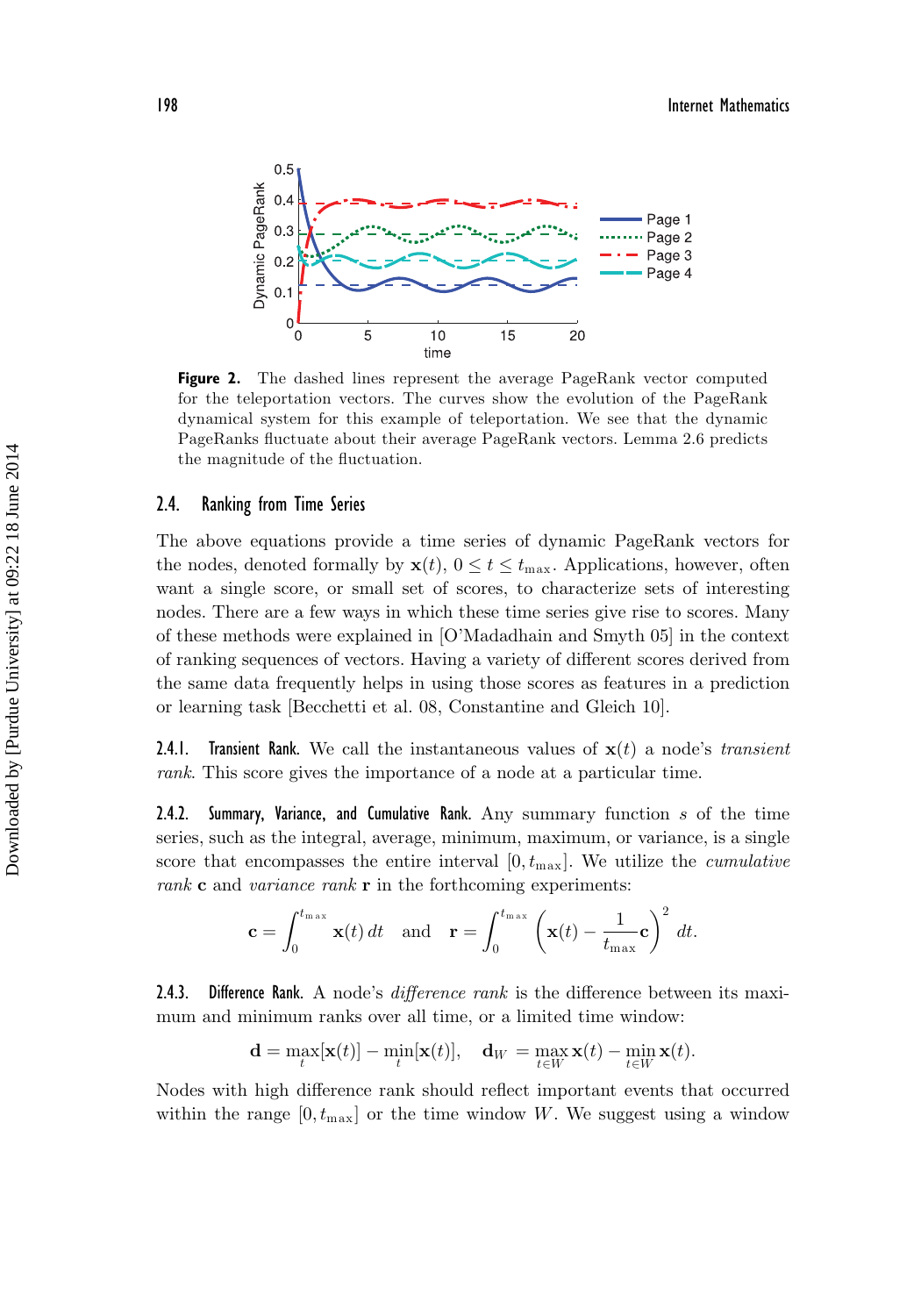W that omits the initial convergence region of the evolution. In the context of Figure 2, we would set W to be  $[4, 20]$  to approximate the vector  $|\mathbf{s}|$  numerically. In Section 6 and Figure 6, we see examples of how current news stories arise as articles with high difference rank.

#### 2.5. Modeling Activity

In the next two sections of our introduction to the dynamic teleportation Page-Rank model, we discuss how to incorporate empirically measured activity into the model. Let  $\mathbf{p}_1, \ldots, \mathbf{p}_k$  be k observed vectors of activity for a website. In the cases we examine below, these activity vectors measure page views per hour on Wikipedia and the number of tweets per month on Twitter. We normalize each of them into teleportation distributions, and conceptually think of the collection of vectors as a matrix

$$
\mathbf{v}_1,\ldots,\mathbf{v}_k\to\mathbf{V}=[\mathbf{v}_1,\ldots,\mathbf{v}_k].
$$

Let  $e(i)$  be a functional form representing the vector  $e_i$ . The time-dependent teleportation vector we create from these data is

$$
\mathbf{v}(t) = \mathbf{V}\mathbf{e}(\lfloor t \rfloor + 1) = \mathbf{v}_{\lfloor t \rfloor + 1}.
$$

For this choice, the time units of our dynamical system are given by the time unit of the original measurements. Other choices are possible too. Consider

$$
\mathbf{v}_s(t) = \mathbf{V} \mathbf{e}(\lfloor t/s \rfloor + 1) = \mathbf{v}_{\lfloor t/s \rfloor + 1}.
$$

If  $s > 1$ , then time in the dynamical system slows down. If  $s < 1$ , then time accelerates. Thus, we call s the time scale of the system. Note that

$$
\mathbf{x}(sj), \quad j=0,1,\ldots,
$$

represents the same effective time point for every time scale. Thus, when we wish to compare different time scales s, we examine the solution at such scaled points.

In the experimental evaluation, the parameter s plays an important role. We illustrate its effect in Figure 3(a) for a small subnetwork extracted from Wikipedia. As we discuss further in Section 3, for large values of  $s$ ,  $\mathbf{v}(t)$  looks constant for long periods of time, and hence  $\mathbf{x}(t)$  begins to converge to the PageRank vector for the current, and effectively static, teleportation vector. Thus, we also plot the converged PageRank vectors as a step function. We see that as s increases, the lines converge to these step functions, but for  $s = 1$  and  $s = 2$ , they behave differently.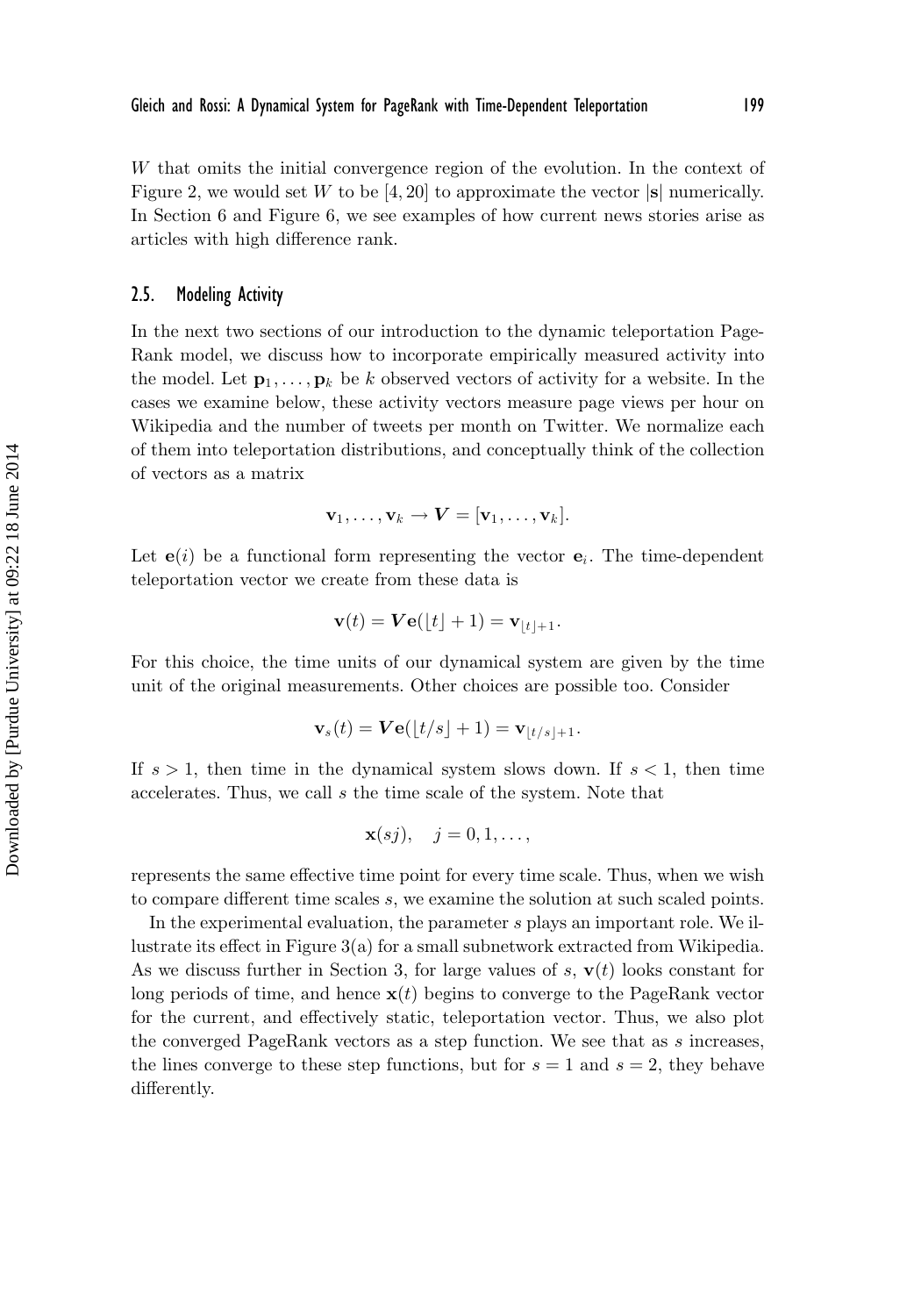

**Figure 3.** The evolution of PageRank values for one node due to dynamical teleportation. The horizontal axis is time [0, 20], and the vertical axis encompasses the interval [0.01, 0.014]. In figure (a),  $\alpha = 0.85$ , and we vary the time-scale parameter (Section 2.5) with no smoothing. The solid dark line corresponds to the step function of solving PageRank exactly at each change in the teleportation vector. All samples are taken from the same effective time points as discussed in the text. In figure (b), we vary the smoothing (Section 2.6) of the teleportation vectors with  $s = 2$  and  $\alpha = 0.85$ . In figure (c), we vary  $\alpha$  with  $s = 2$  and there is no smoothing. We used the ode45 function in Matlab, a Runge–Kutta method, to evolve the system.

#### 2.6. Smoothing Empirical Activity

So far, we have defined a time-dependent  $\mathbf{v}(t)$  that changes at fixed intervals based on empirically measured data. A better idea is to smooth out these "jumps" using an exponentially weighted moving average. As a continuous function of time, this yields

$$
\bar{\mathbf{v}}'(t; \theta) = \theta \mathbf{v}(t) - \theta \bar{\mathbf{v}}(t; \theta).
$$

To understand why this smooths the sequence, consider an implicit Euler approximation

$$
\bar{\mathbf{v}}(t) = \frac{1}{1+h\theta}\bar{\mathbf{v}}(t-h;\theta) + \frac{h\theta}{1+h\theta}\mathbf{v}(t).
$$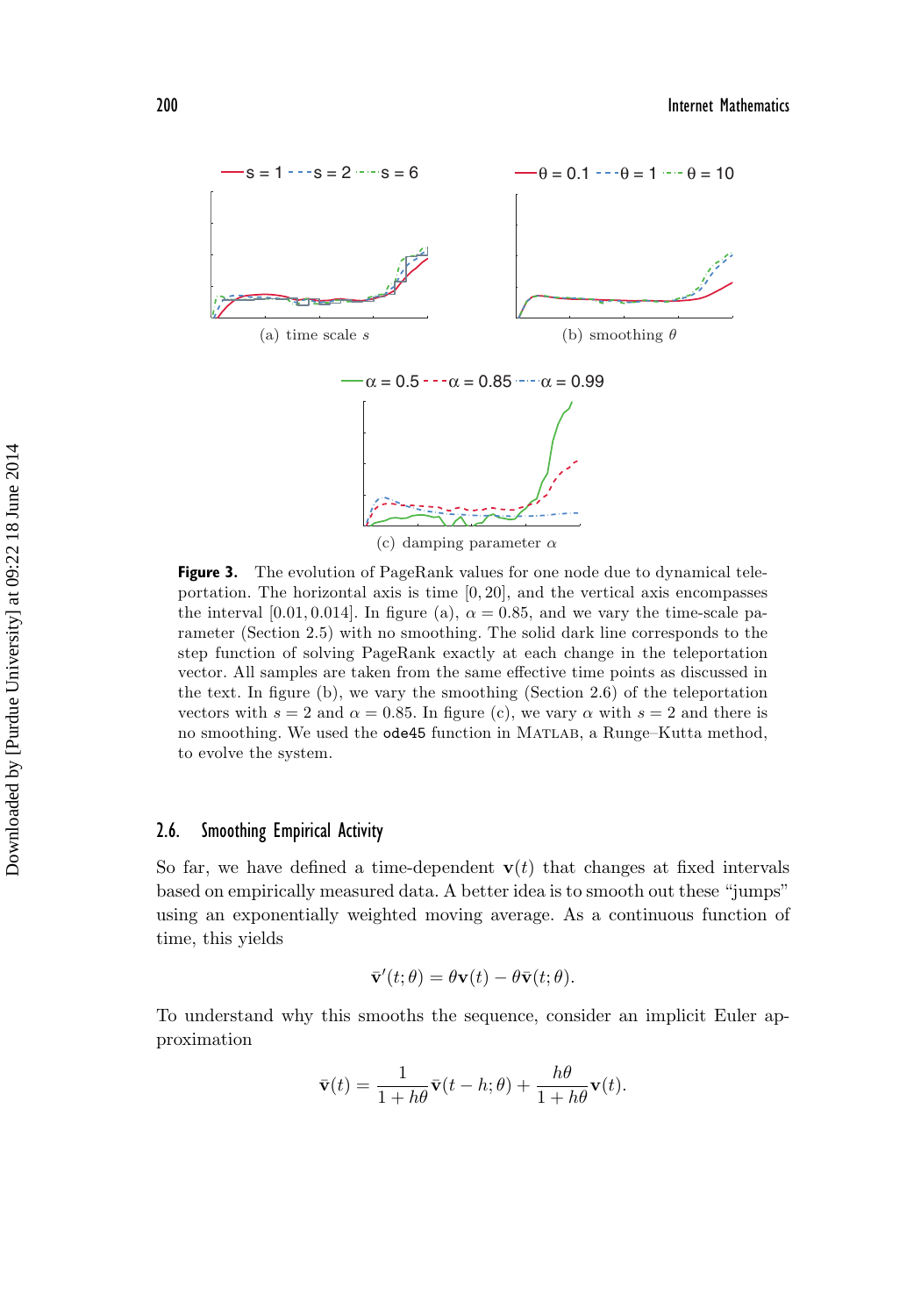This update can be written more simply as

$$
\bar{\mathbf{v}}(t; \theta) = \underbrace{\gamma \mathbf{v}(t)}_{\text{new data}} + \underbrace{(1 - \gamma)\bar{\mathbf{v}}(t - h; \theta)}_{\text{old data}},
$$

where  $\gamma = h\theta/(1 + h\theta)$ . When **v**(t) changes at fixed intervals, then **v**(t;  $\theta$ ) will slowly change. If  $\theta$  is small, then  $\bar{\mathbf{v}}(t;\theta)$  changes slowly. We recover the "jump" changes in **v**(*t*) in the limit  $\theta \to \infty$ .

The effect of  $\theta$  is shown in Figure 3(b). Note that we quickly recover behavior that is effectively the same as using jumps in **v**(t)  $(\theta = 1, 10)$ . So we expect changes with smoothing only for  $\theta < 1$ .

#### 2.7. Choosing the Teleportation Factor

Choosing  $\alpha$  even for static PageRank problems is challenging; see [Gleich et al. 10] and [Constantine and Gleich 10] for some discussion. In this manuscript, we do not perform any systematic study of the effects of  $\alpha$  beyond Figure 3(c). This simple experiment shows one surprising feature. Common wisdom for choosing  $\alpha$  in the static case suggests that as  $\alpha$  approaches 1, the vector becomes more sensitive. For the dynamic teleportation setting, however, the opposite is true. Small values of  $\alpha$  produce solutions that more closely reflect the teleportation vector—the quantity that is changing—whereas large values of  $\alpha$  reflect the graph structure, which is invariant with time. Hence, with dynamic teleportation, using a small value of  $\alpha$  is the sensitive setting. Note that this observation is a straightforward conclusion from the equations of the dynamic vector

$$
\mathbf{x}'(t) = (1 - \alpha)\mathbf{v}(t) + \alpha \mathbf{P}\mathbf{x}(t) - \mathbf{x}(t),
$$

so  $\alpha$  small implies a larger change due to  $\mathbf{v}(t)$ . Nevertheless, we found it surprising in light of the existing literature.

# 3. Methods for Dynamic PageRank

In order to compute the time sequence of PageRank values  $\mathbf{x}(t)$ , we can evolve the dynamical system (2.2) using any standard method—usually called an integrator. We discuss both the forward Euler method and a Runge–Kutta method next. Both methods, and indeed, the vast majority of dynamical system integrators, require only a means to evaluate the derivative of the system at a time t given **x**(*t*). For PageRank with dynamic teleportation, this corresponds to computing

$$
\mathbf{x}'(t) = (1 - \alpha)\mathbf{v}(t) - (\mathbf{I} - \alpha \mathbf{P})\mathbf{x}(t).
$$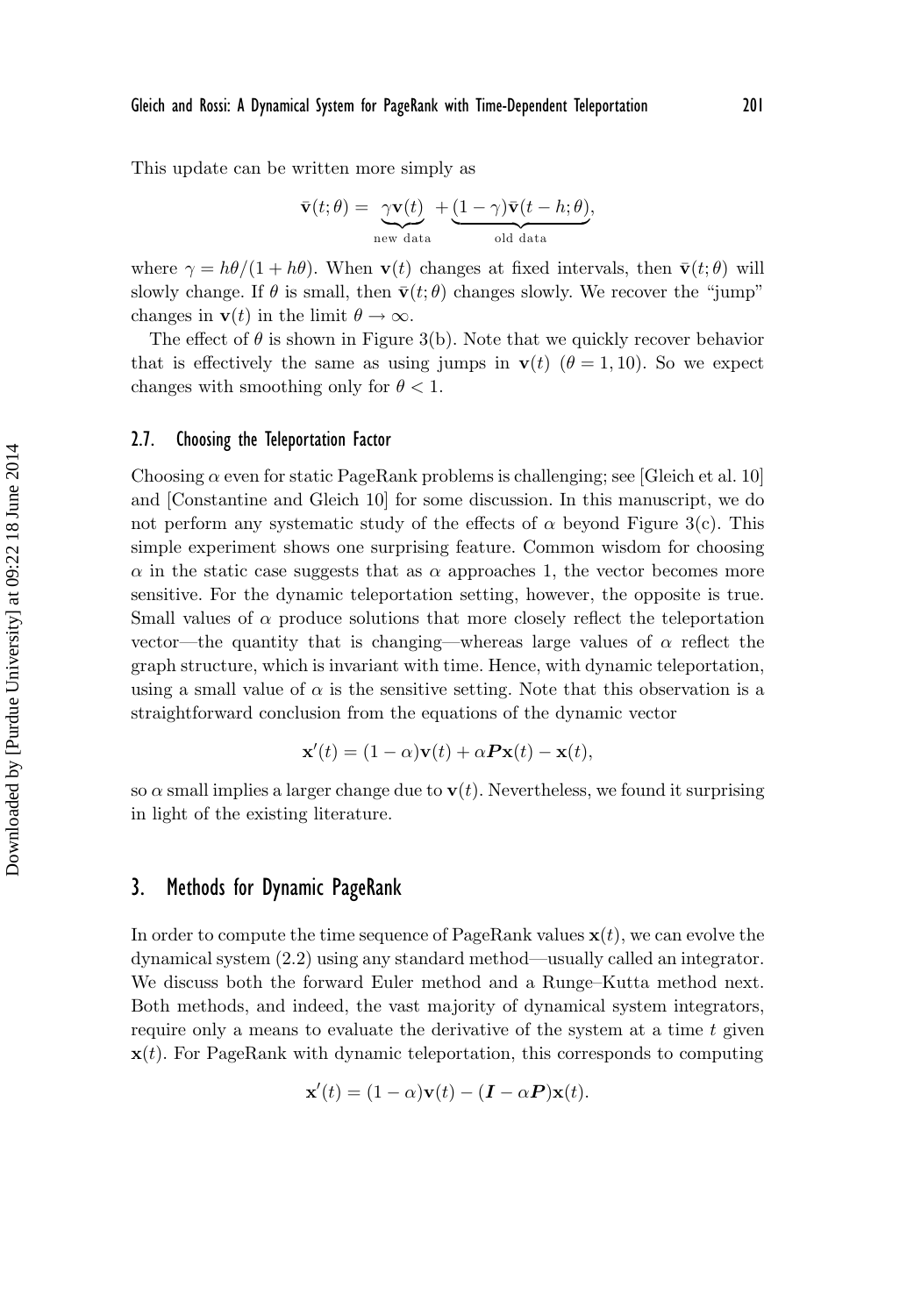The dominant cost in evaluating  $\mathbf{x}'(t)$  is the matrix-vector product  $\mathbf{P}\mathbf{x}$ . For the explicit methods we explore, all of the other work is linear in the number of nodes, and hence these methods easily scale to large networks. Both of these methods may also be used in a distributed setting if a distributed matrix–vector product is available.

#### 3.1. Forward Euler

We first discuss the forward Euler method. This method lacks high accuracy, but is fast and straightforward. Forward Euler approximates the derivative with a first-order Taylor approximation,

$$
\mathbf{x}'(t) \approx \frac{\mathbf{x}(t+h) - \mathbf{x}(t)}{h},
$$

and then uses that approximation to estimate the value at a short time step in the future:

$$
\mathbf{x}(t+h) = \mathbf{x}(t) + h [(1-\alpha)\mathbf{v}(t) - (\mathbf{I} - \alpha \mathbf{P})\mathbf{x}(t)].
$$

This update is the original Richardson iteration with  $h = \omega$ . We present the forward Euler method as a formal algorithm as our Algorithm 1 in order to highlight a comparison with the power and Richardson methods. That is, the forward Euler method is simply running a power method but changing the vector **v** at every iteration. However, we derived this method based on evolving (2.2). Thus, by studying the relationship between (2.2) and Algorithm 1, we can understand the underlying problem solved by changing the teleportation vector while running the power method.

3.1.1. Long Time Scales. Using the forward Euler method, we can analyze the situation with a large time-scale parameter s. Consider an arbitrary  $\mathbf{x}(0)$ ,  $\alpha = 0.85$ ,  $s = 100$ ,  $h = 1$ , and no smoothing. In this case, the forward Euler method will run the Richardson iteration 100 times before observing the change in  $\mathbf{v}(t)$  at  $t = 100$ . The difference between  $\mathbf{x}(k)$  and the exact PageRank solution for this temporarily static  $\mathbf{v}(t)$  is  $\|\mathbf{x}(k) - \mathbf{x}\|_1 \leq 2\alpha^k$ . For  $k > 50$ , this difference is small. Thus, a large s and no smoothing corresponds to solving the PageRank problem for each change in **v**.

3.1.2. Stability. The forward Euler method with time step  $h$  is stable if the eigenvalues of the matrix  $-h(I - \alpha P)$  are within distance 1 of the point −1. The eigenvalues of  $P$  are all between  $-1$  and 1 because it is a stochastic matrix, and so this is stable for every  $h < 2/(1 + \alpha)$ .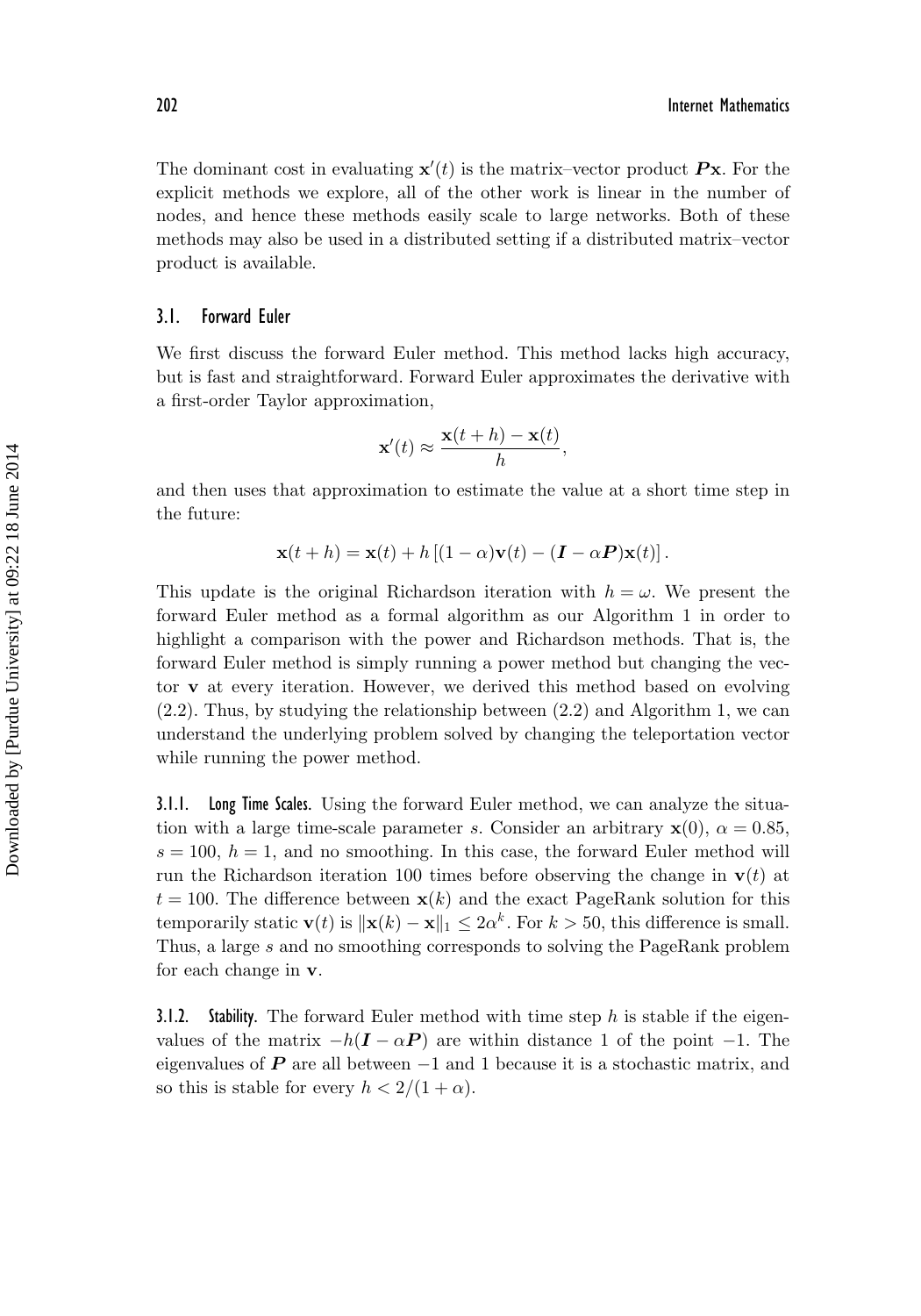$\bf{Algorithm~ I.}$  The forward Euler method for evolving the dynamical system:  ${\bf x}'(t) = (1-\alpha){\bf v}(t) - ({\bm I}-t)$  $\alpha$ *P* ) $\mathbf{x}(t)$ . The resulting procedure looks remarkably similar to the standard Richardson iteration to compute a PageRank vector. One key difference is that there is no notion of convergence.

**Input:**

- a graph  $G = (V, E)$  and a procedure to compute **Px** for this graph
- a maximum time  $t_{\text{max}}$
- a function to return **v**(*t*) for any  $0 \le t \le t_{\text{max}}$
- a damping parameter  $\alpha$
- a time step h
- **Output:** *X*, where the kth column of *X* is  $\mathbf{x}(0 + kh)$  for all  $1 \leq k \leq t_{\text{max}}/h$  (or any desired subset of these values)

 $t \leftarrow 0$ ;  $k = 1$  $\mathbf{x}(0) \leftarrow \mathbf{v}(0)$  (or any other desired initial condition) **while**  $t \leq t_{\max} - h$  **do**  $\mathbf{x}(t+h) \leftarrow \mathbf{x}(t) + h [(1-\alpha)\mathbf{v}(t) - (\mathbf{I} - \alpha \mathbf{P})\mathbf{x}(t)]$  $\mathbf{X}(:,k) \leftarrow \mathbf{x}(t+h)$  $t \leftarrow t + h; k \leftarrow k + 1$ 

#### 3.2. Runge–Kutta

Runge–Kutta [Runge 95, Kutta 01] numerical schemes are some of the most familiar and most widely used. They achieve far greater accuracy than the simple forward Euler method, at the expense of a greater number of evaluations of the function  $\mathbf{x}'(t)$  at each step. We use the implementations of Runge–Kutta methods available in the Matlab ODE suite [Shampine and Reichelt 97]. The step size is adapted automatically based on a local error estimate, and the solution can be evaluated at any desired point in time. The stability region for Runge–Kutta includes the region for forward Euler, so these methods are stable. These methods are also fast. To integrate the system for Wikipedia with over 4 million vertices and 60 million edges, it took between 300 and 600 seconds, depending on the parameters.

#### 3.3. Maintaining Interpretability

Based on the theory of the dynamic teleportation system, we expect that  $\mathbf{x}(t) \geq$ 0 and  $e^T$ **x**(t) = 1 for all time. Although this property should be true of the computed solution, we often find that the sum diverges from 1. Consequently, for our experiments, we include a correction term

$$
\mathbf{x}'(t) = (1 - \alpha)\mathbf{v}(t) - (\gamma \mathbf{I} - \alpha \mathbf{P})\mathbf{x}(t),
$$

where  $\gamma = (1 - \alpha)\mathbf{e}^T \mathbf{v}(t) + \alpha \mathbf{e}^T \mathbf{x}(t)$ . Note that  $\gamma = 1$  if  $\mathbf{x}(t)$  has sum exactly 1. If  $e^T$ **x**(t) is slightly different from 1, then the correction with  $\gamma$  ensures that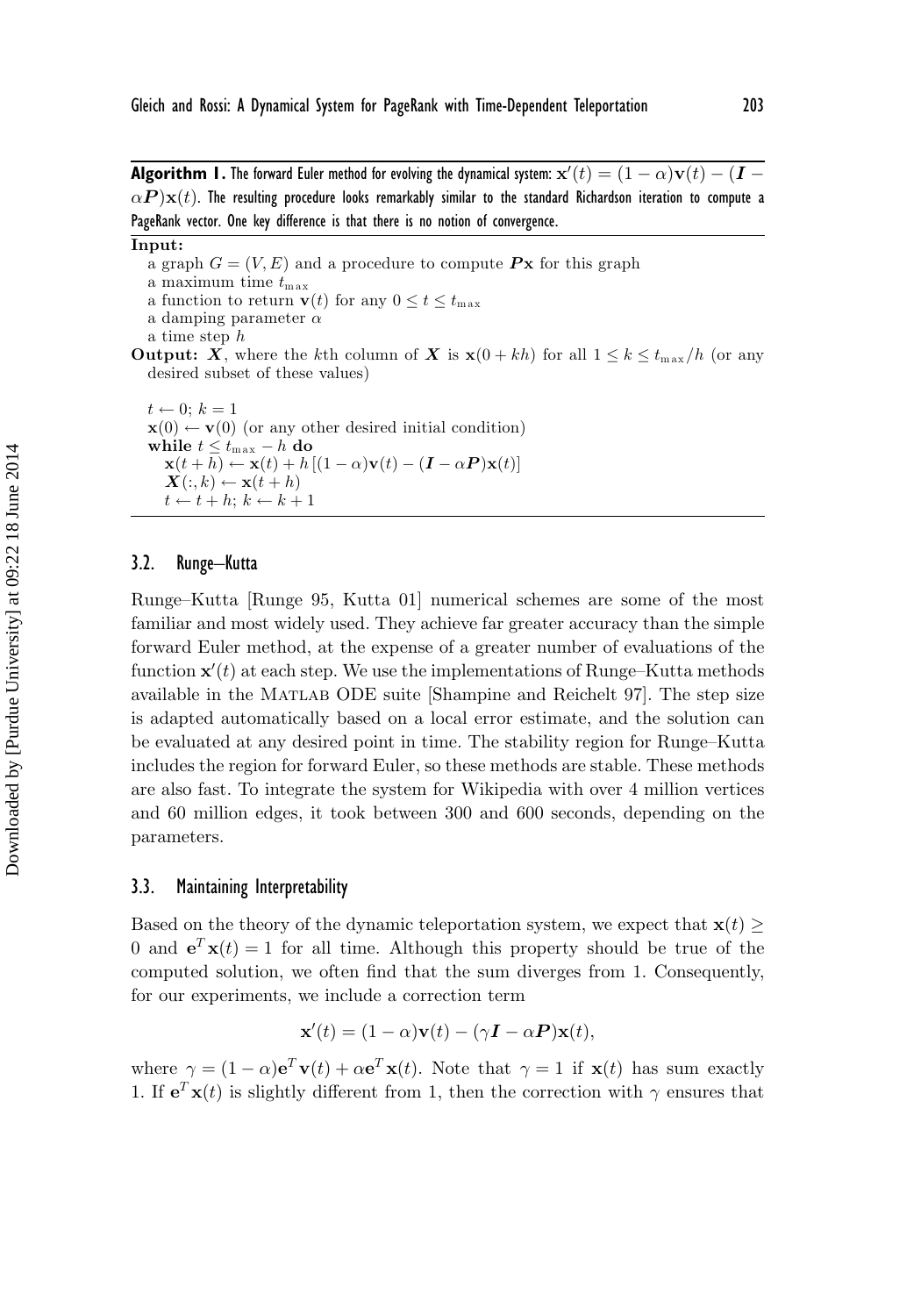$e^T \mathbf{x}'(t) = 0$  numerically. Similar issues arise in computing static PageRank [Wills and Ipsen 09], although the additional computation in the Runge–Kutta methods exacerbates the problem.

# 4. Related Work

Note that we previously studied this idea in a conference paper [Rossi and Gleich 12]. These ideas have been significantly refined for this manuscript.

The relationship between dynamical systems and classical iterative methods has been utilized by [Embree and Lehoucq 09] to study eigenvalue solvers. It was also noted in the early paper [Tsaparas 04] that there is a relationship between the PageRank and HITS algorithms and dynamical systems.

In the past, others studied PageRank approximations on graph streams [Das Sarma et al. 08]. More recently, [Bahmani et al. 12] studied how accurately an evolving PageRank method could estimate the true PageRank of an evolving graph that is accessed only via a crawler. The method used here solved each PageRank problem exactly for the current estimate of the underlying graph. A detailed study of how PageRank values evolve during a web crawl was done in [Boldi et al. 05]. In the future, we plan to study dynamic graphs via similar ideas.

As explained in Section 3 and Algorithm 1, our proposed method is related to changing the teleportation vector in the power method as it is being computed. It was noted in [Bianchini et al. 05] that the power method will still converge if either the graph or the vector **v** changes a few times during the method, albeit to a new solution given by the new vector or graph. Our method capitalizes on a closely related idea, and we use the intermediate quantities explicitly. Another related idea is the online page importance computation (OPIC) [Abiteboul et al. 03], which integrates a PageRank-like computation along with a crawling process. The method does nothing special if a node has changed when it is crawled again.

While we described PageRank in terms of a random-surfer model, another characterization of PageRank is that it is a sum of damped transitions:

$$
\mathbf{x} = (1 - \alpha) \sum_{k=0}^{\infty} (\alpha \mathbf{P})^k \mathbf{v}.
$$

These transitions are a type of probabilistic walk, and [Grindrod et al. 11] introduced the related notion of dynamic walks for dynamic graphs. We can interpret these dynamic walks as a *backward Euler* approximation to the dynamical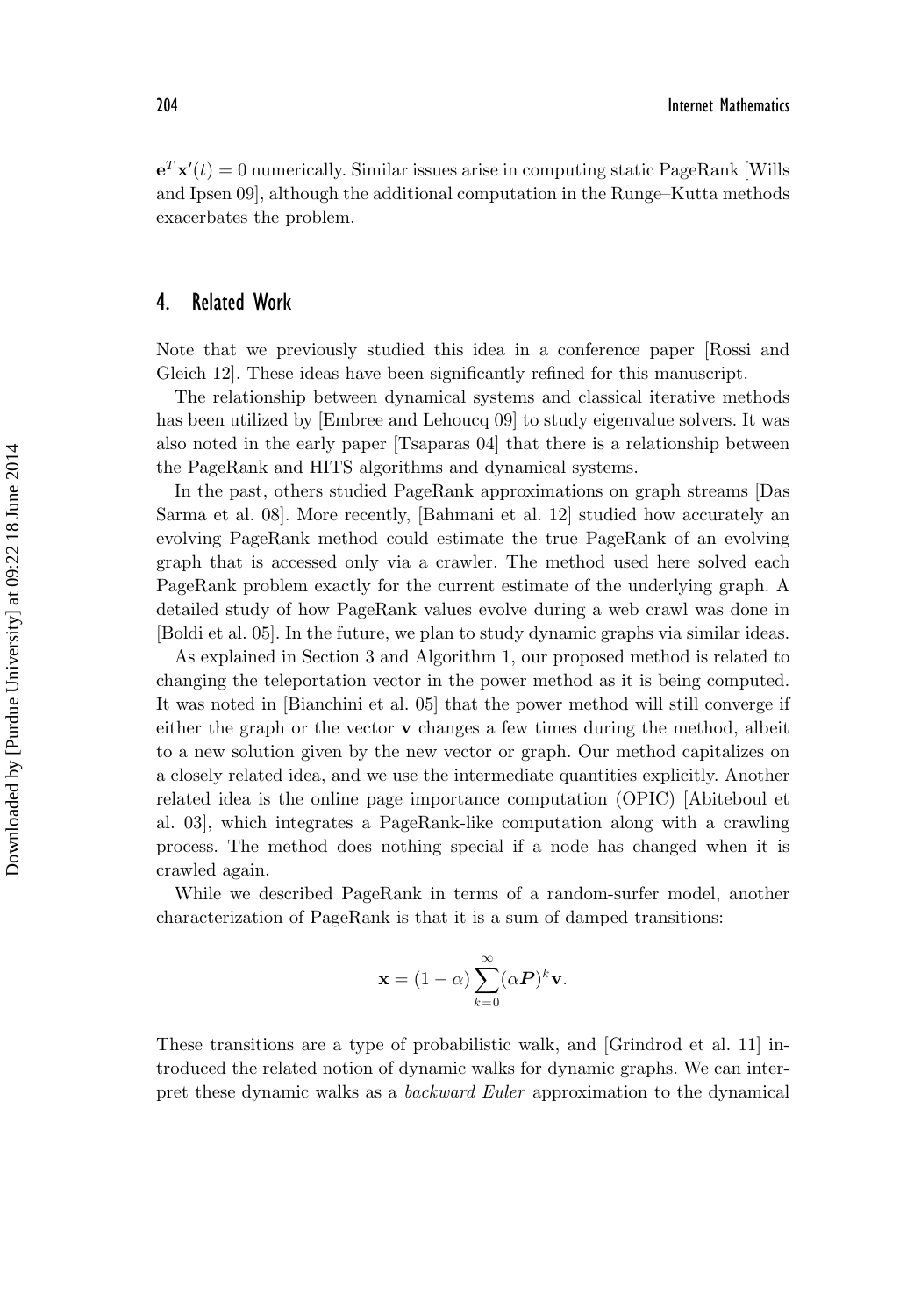system:

$$
\mathbf{x}'(t) = \alpha \mathbf{A}(t)\mathbf{x}(t), \quad \mathbf{x}(0) = \mathbf{e},
$$

with time step  $h = 1$  and **A** a time-dependent adjacency matrix. This relationship suggests that there may be a range of interesting models between our dynamic teleportation model and existing evolving graph models.

Outside of the context of web-ranking, [O'Madadhain and Smyth 05] proposes EventRank, a method of ranking nodes in dynamic graphs, which uses the Page-Rank propagation equations for a sequence of graphs. We use the same idea but place it within the context of a continuous dynamical system. In the context of popularity dynamics [Ratkiewicz et al. 10], our method captures how changes in external interest influence the popularity of nodes and the nodes linked to those nodes in an implicit fashion. Our work is also related to modeling human dynamics, namely, how humans change their behavior when exposed to rapidly changing or unfamiliar conditions [Bagrow et al. 11]. In one instance, our method shows the important topics and ideas relevant to humans before and after one of the largest Australian earthquakes (Figure 6).

In closing, we wish to note that our proposed method does not involve updating the PageRank vector, a related problem that has received considerable attention [Chien et al. 04, Langville and Meyer 04]. Nor is it related to tensor methods for dynamic graph data [Sun et al. 06, Dunlavy et al. 11].

#### 5. Examples of Dynamic Teleportation

We now use dynamic teleportation to investigate page view patterns on Wikipedia and user activity on Twitter. In the following experiments, unless otherwise noted, we set  $s = 1$ ,  $\alpha = 0.85$ , do not use smoothing (" $\theta = \infty$ "), and use the ode45 method from MATLAB to evolve the system. We study this model on two datasets.

#### 5.1. Datasets

We provide some basic statistics of the Wikipedia and Twitter datasets in Table 2. For Wikipedia, the time unit for  $s = 1$  is an hour, and for Twitter, it is one month.

5.1.1. Wikipedia Article Graph and Hourly Page Views. Wikipedia provides access to copies of its database. We downloaded a copy of its database on March 6, 2009, and extracted an article-by-article link graph, where an article is a page in the main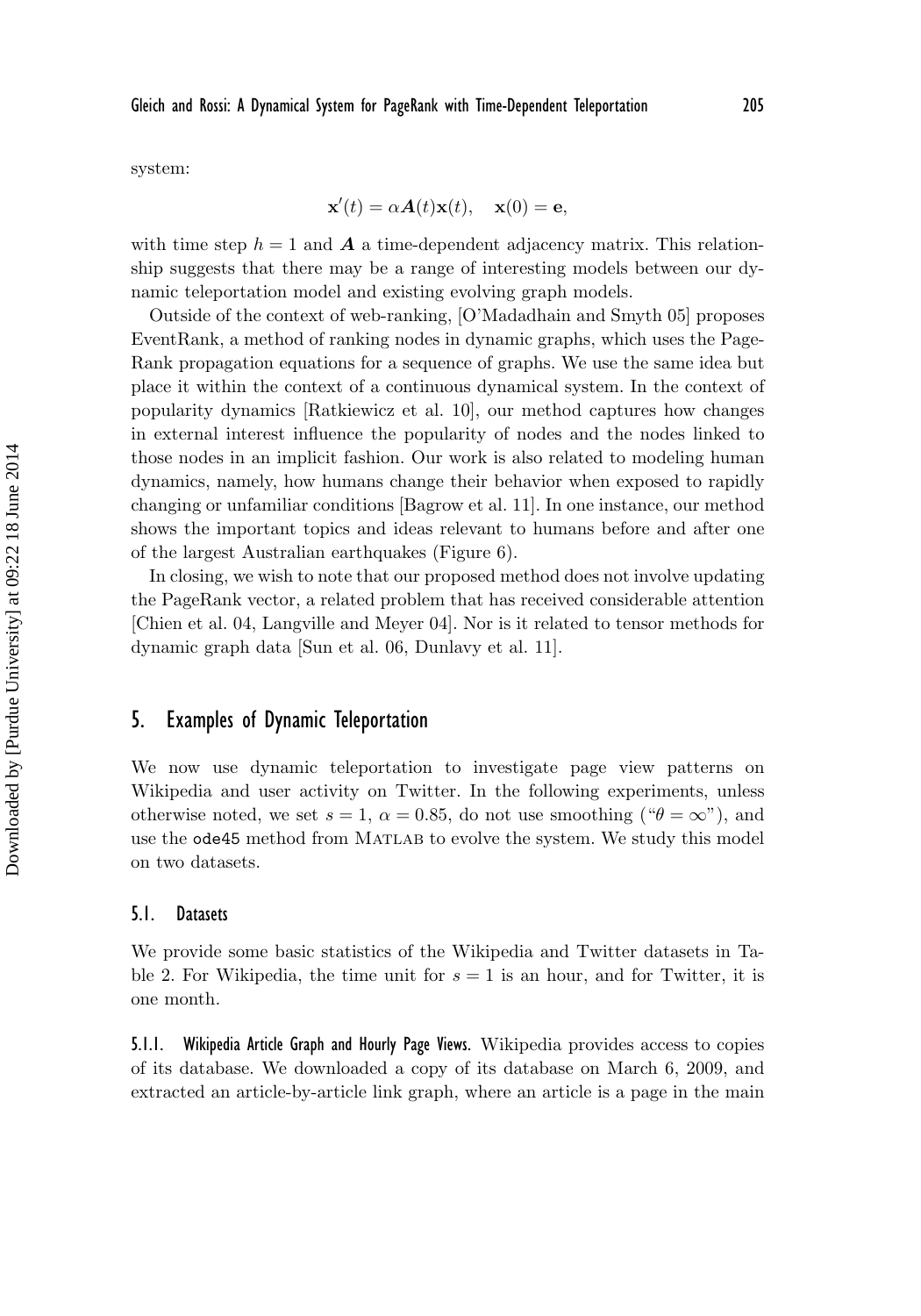| Dataset          | Nodes     | Edges      | $t_{\rm max}$ | Period | Average $p_i$ | Max $p_i$ |
|------------------|-----------|------------|---------------|--------|---------------|-----------|
| <b>WIKIPEDIA</b> | 4 143 840 | 72 718 664 | 48            | hours  | 1.4243        | 353799    |
| TWITTER.         | 465022    | 835424     |               | months | 0.5569        | 1056      |

**Table 2.** Dataset properties. The page views for each page on Wikipedia or total tweets for each user on twitter is denoted by **p**, and we show the maximum and average for any page at any time.

Wikipedia namespace, a category page, or a portal page.<sup>2</sup> All other pages and links were removed. See [Gleich et al. 07] for more information.

Wikipedia also provides hourly page views for each page.<sup>3</sup> These are the number of times a page was viewed in a given hour. These are not unique visits. We downloaded the raw page counts and matched the corresponding page counts to the pages in the Wikipedia graph. We used the page counts starting from March 6, 2009, and moving forward in time. Although it would seem as though measuring page views would correspond to measuring  $\mathbf{x}(t)$  instead of  $\mathbf{v}(t)$ , one of our earlier studies showed that users hardly ever follow links on Wikipedia [Gleich et al. 10]. Thus, we can interpret these page views as a reasonable measure of external interest in Wikipedia pages.

5.1.2. Twitter Social Network and Monthly Tweet Rates. The Twitter social network consists of a set of users that *follow* each other's tweets, or small 140-character messages. Thus, Twitter has both a network structure, the follower graph, and activity on top of this graph, the tweet stream. We built the follower graph by starting with a few seed users and crawling follow links for several iterations. (The particular crawl we used is from 2008.) We then took the set of users from the follower graph and extracted their tweets for a period of six months between 2008 and 2009. Each tweet is time-stamped, and we construct a sequence of vectors to represent the number of tweets from each user in each month. (We briefly explored finer levels of granularity for Twitter activity, but these choices led to sparser vectors.) These vectors are the basis for the teleportation time series in our time-dependent PageRank.

#### 5.2. Rankings from Transient Scores

First, we evaluate the rankings from dynamic PageRank using the intersection similarity measure [Boldi 05]. Given two vectors **x** and **y**, the intersection

<sup>2</sup> See http://en.wikipedia.org/wiki/Wikipedia:Database download.

<sup>3</sup> See http://dumps.wikimedia.org/other/pagecounts-raw/.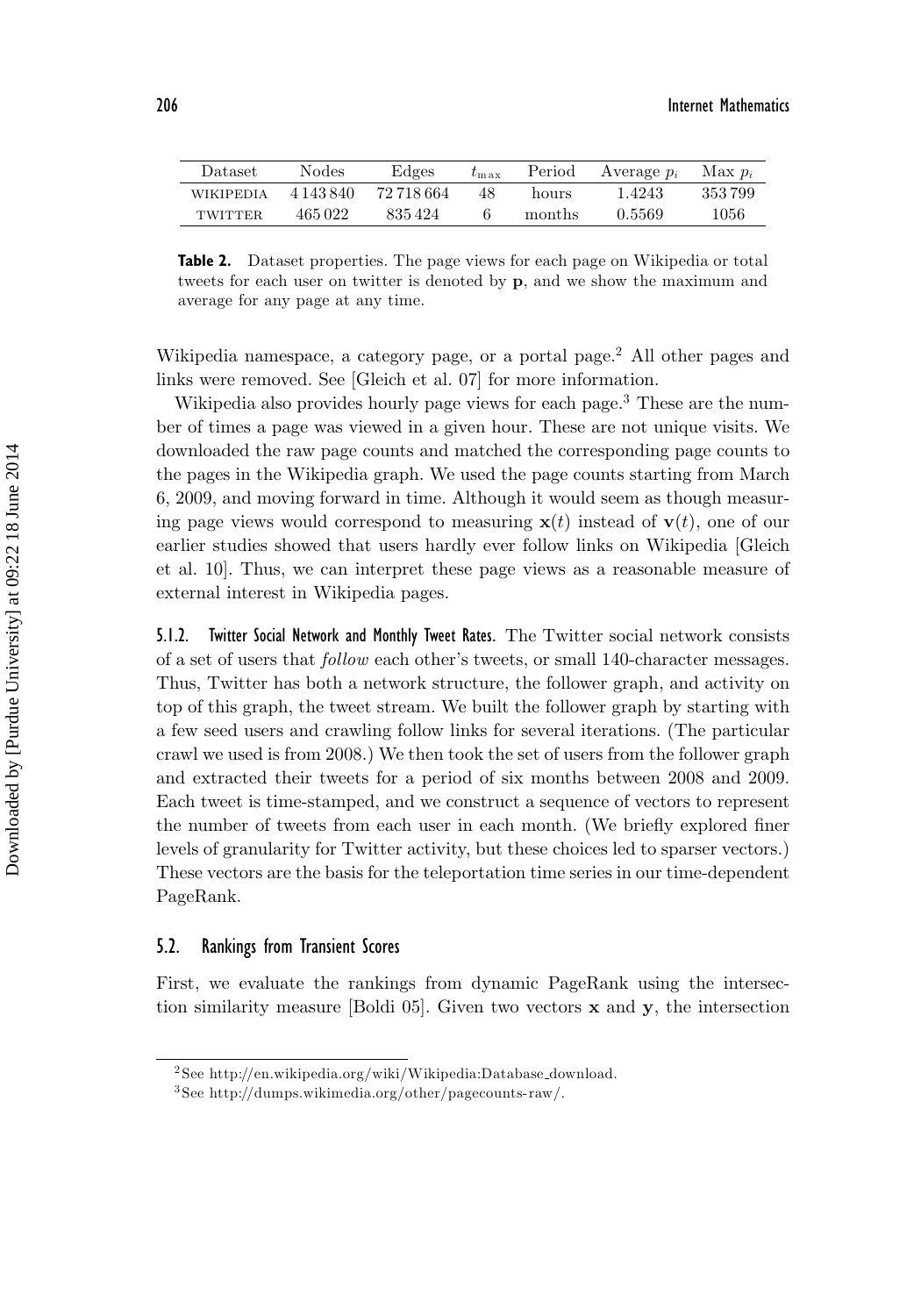

Figure 4. Intersection similarity of rankings derived from dynamic PageRank. We compute the intersection similarity of the difference, variance, and cumulative rankings given by dynamic PageRank and compare these with the rankings given by the in-degree, average page views, static PageRank with uniform teleportation, and static PageRank with average page views as the teleportation vector. For dynamic PageRank, we set the initial value **x**(0) to be the solution of the static PageRank system, which uses  $\mathbf{v}(0)$  as the teleportation vector.

similarity metric at  $k$  is the average symmetric difference over the top  $j$  sets for each  $j \leq k$ . If  $\mathcal{X}_k$  and  $\mathcal{Y}_k$  are the top k sets for **x** and **y**, then

$$
isim_k(\mathbf{x}, \mathbf{y}) = \frac{1}{k} \sum_{j=1}^k \frac{|\mathcal{X}_j \Delta \mathcal{Y}_j|}{2j},
$$

where  $\Delta$  is the symmetric set-difference operation. Identical vectors have an intersection similarity of 0.

For the Wikipedia graph, Figure 4 shows the similarity profile comparing a few ranking measures from dynamic PageRank to reasonable baselines. In particular,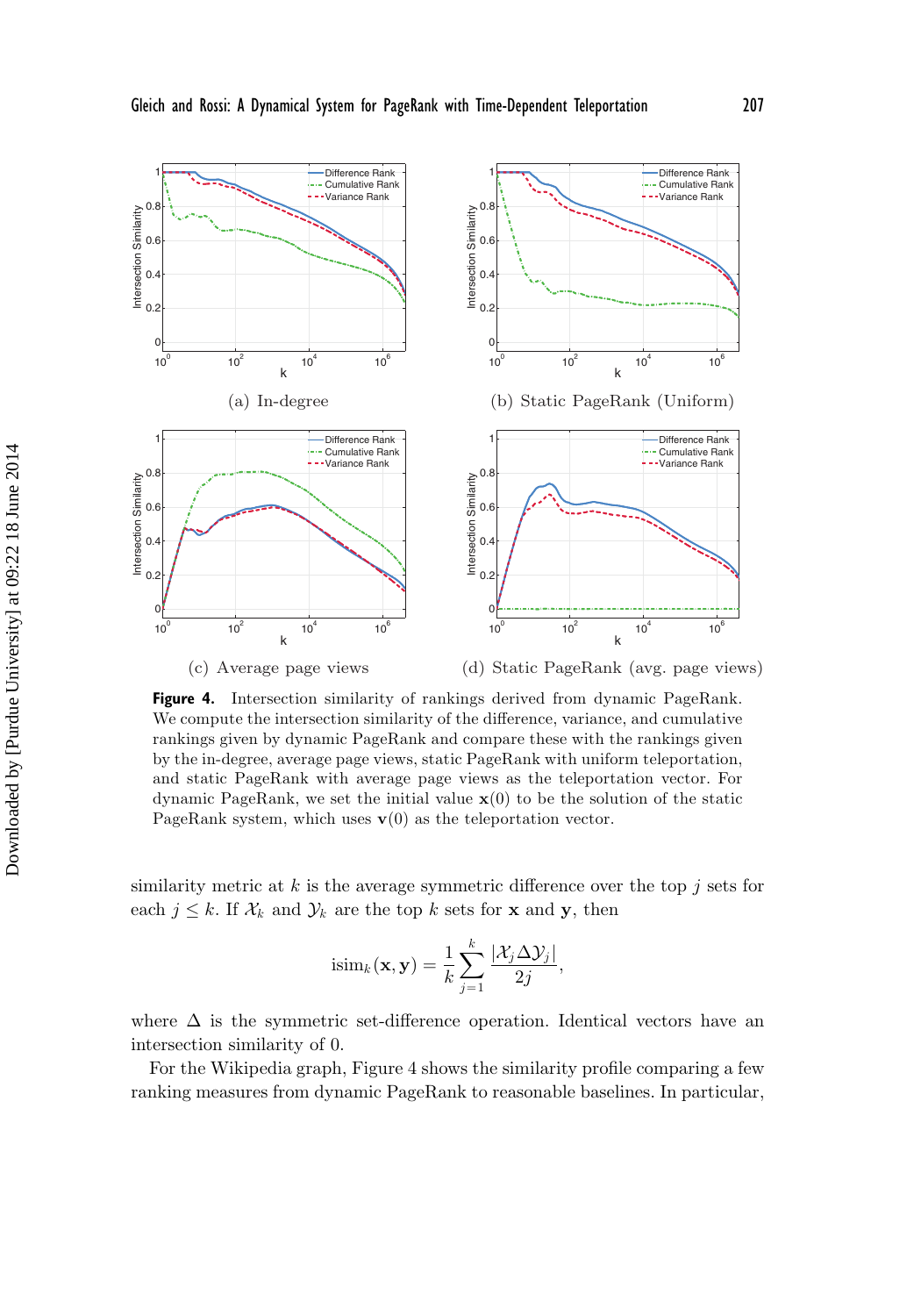we compare **d**, **r**, **c** (from Section 2.4) to in-degree, average page views, static PageRank with uniform teleportation, and static PageRank using average page views as the teleportation vector. The results suggest that dynamic PageRank is different from the other measures, even for small values of  $k$ . In particular, combining the external influence with the graph appears to produce something new. The only exception is in Figure 4(d), where the cumulative rank is shown to give a similar ordering to static PageRank using average page views as the teleportation.

#### 5.3. Difference Ranks

Figures 5 and 6 show the time series of the top 100 pages by the difference measure for Wikipedia with  $s = 1$  and  $s = 4$  without smoothing. Many of these pages reveal the ability of dynamic PageRank to mesh the network structure with changes in external interest. For instance, in Figure 6, we find pages related to an Australian earthquake (43, 84, 82), the "recently" released movie "Watchmen" (98, 23–24), a famous musician who died (2, 75), recent "American Idol" gossip (34, 63), a remembrance of Eve Carson from a contestant on "American Idol" (88, 96, 34), news about the murder of a Harry Potter actor (60), and the Skittles social media mishap (94). These results demonstrate the effectiveness of dynamic PageRank to identify interesting pages that pertain to external interest. The influence of the graph results in the promotion of pages such as the Richter magnitude scale (84). That page was not in the top 200 from page views.

### 6. Applications of Time-Dependent Teleportation

This section explores the opportunity of using dynamic PageRank for a variety of applications outside of the context of ranking.

#### 6.1. Predicting Future Page Views and Tweets

We begin by studying how well the dynamical system can predict the future. Formally, given a lagged time series  $\mathbf{p}_{t-w}, \ldots, \mathbf{p}_{t-1}, \mathbf{p}_t$  [Ahmed et al. 10], the goal is to predict the future value  $\mathbf{p}_{t+1}$  (actual page views or number of tweets). This type of temporal prediction task has many applications, such as actively adapting caches in large database systems or dynamically recommending pages.

Suppose that  $f$  is a feature vector derived from  $p_t$  or any other information that should be correlated with  $\mathbf{p}_t$ . We performed one-step-ahead predictions  $(t+1)$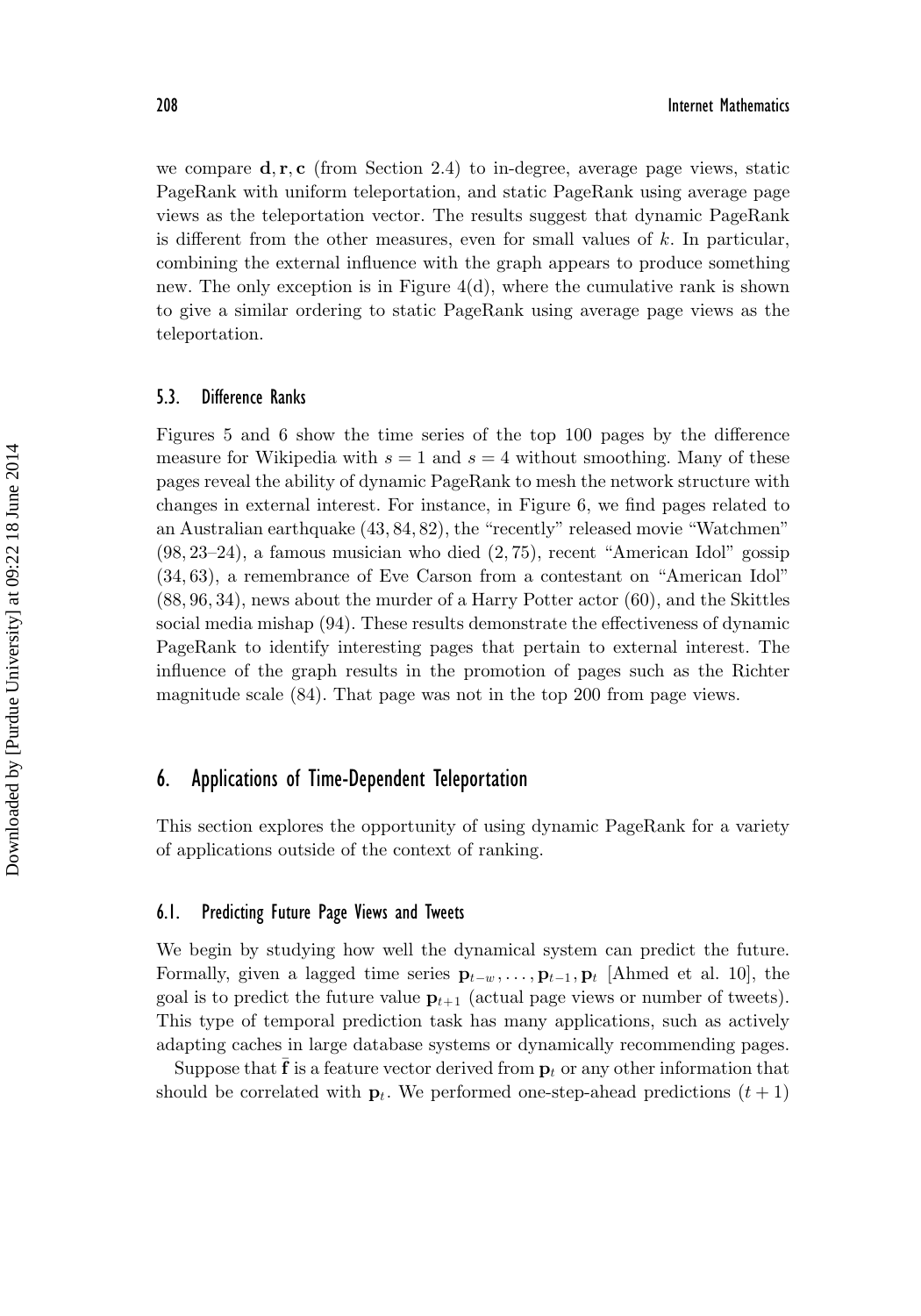

**Figure 5.** The top-100 Wikipedia pages that fluctuate the most as determined by the difference ranking from our dynamic PageRank approach. The dashed curves are the transient scores, and the light solid curves are the raw page-view data. The horizontal axis is 24 hours, and the vertical axes are normalized to show the range of the data.

using linear regression. That is, we learn a model of the form

$$
\left[\overline{\mathbf{f}}(t-1)\ \overline{\mathbf{f}}(t-2)\ \dots\ \overline{\mathbf{f}}(t-w)\right]\ \mathbf{b}\ \approx\ \mathbf{p}(t),
$$

where w is the window size, and  $\mathbf{f}(\cdot)$  is either page views or both page views and transient scores. After fitting **b**, we see that the model predicts  $\mathbf{p}(t+1)$  to be

$$
\left[\overline{\mathbf{f}}(t)\ \overline{\mathbf{f}}(t-1)\ \cdots\ \overline{\mathbf{f}}(t-w+1)\right]\ \mathbf{b}.
$$

We use the symmetric mean absolute percentage error (sMAPE) [Ahmed et al. 10] measure to evaluate the prediction:

$$
sMAPE = \frac{1}{|T|} \sum_{t=1}^{|T|} \frac{|p_t - \hat{p}_t|}{(p_t + \hat{p}_t)/2}.
$$

This relative error measure averages all the relative prediction errors over all the time steps. We then average it over nodes.

There are three relevant details in how we applied this methodology. First, we created two models. The *base model* uses only the time series of page views or tweets as the feature vectors  $\bar{f}$ . The *dynamic teleportation model* uses both the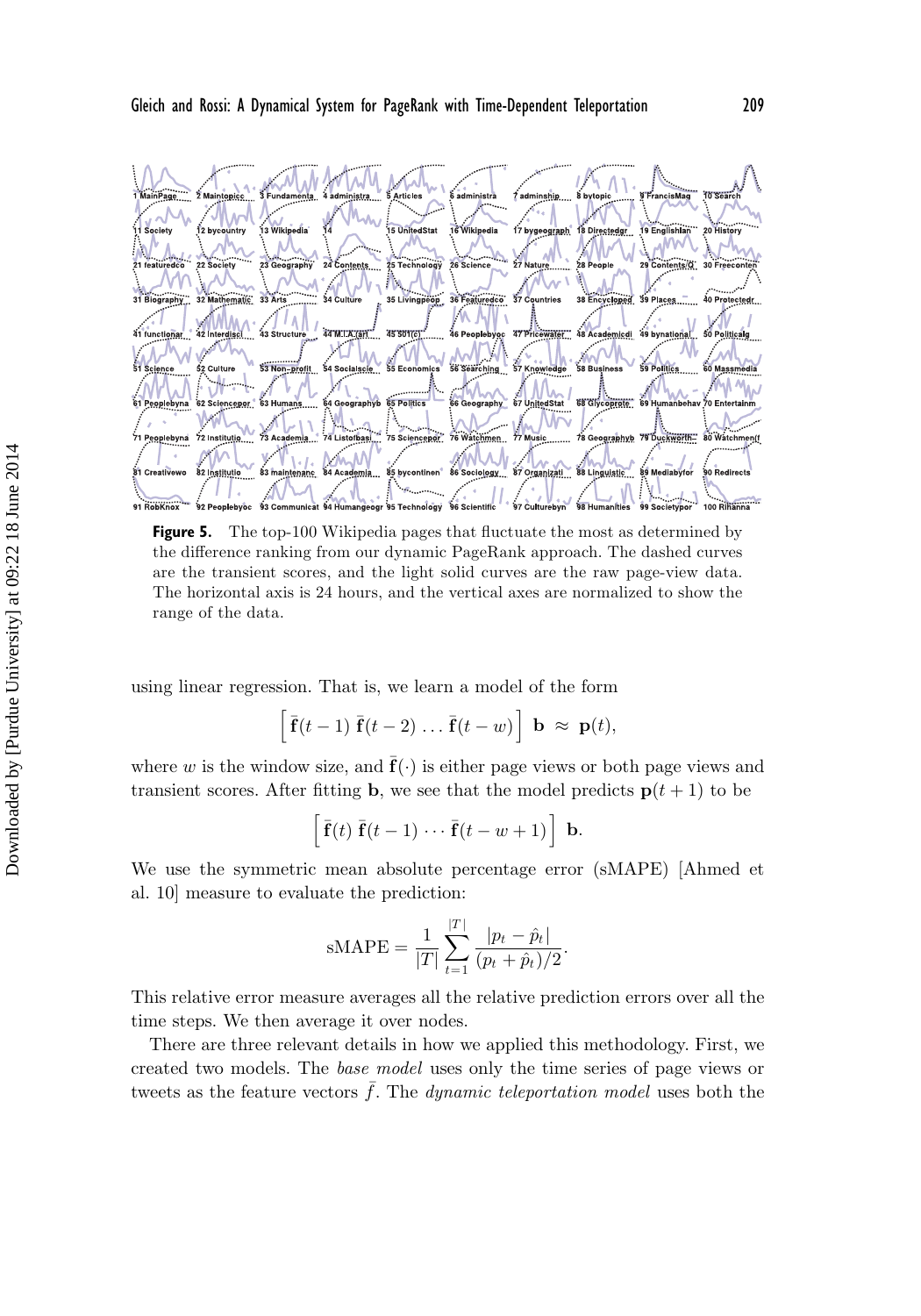#### 210 Internet Mathematics



**Figure 6.** We again plot the top 100 pages from the difference rank, now using  $s = 4$ . The dashed curves are the transient scores, and the light solid curves are the raw page-view data. The horizontal axis is 24 hours, and the vertical axes are normalized to show the range of the data. This choice gives a similar ordering to that from our previous forward Euler iteration method from [Rossi and Gleich 12]. Note the large change between the transient scores for "MainPage" between this figure and Figure 5.

transient scores with smoothing and page views as the feature vectors  $\bar{f}$ . We sampled the transient scores once for each change in  $\mathbf{v}(t)$  based on the raw data. In our final numbers, we looked at the relative decrease in error after adding these new features to indicate whether adding the dynamic teleportation information improved the prediction, that is, we checked whether the quantity dynamic teleportation sMAPE divided by baseline sMAPE was less than 1. Second, we built a model for blocks of 1000 nodes at a time and averaged the sMAPE scores over those predictions. Third, we varied  $w$  through all choices in order to demonstrate that our results are not sensitive to a particular choice. We did this by setting  $w = 1$  and using a model learned on the first time step to predict the second; then we set  $w = 2$  and used the first two time steps to predict the third, and so on. We repeated this until we had predicted all time steps (up to  $t = t_{\text{max}} - 1$ and  $w = t_{\text{max}} - 2$ ). Each choice of w resulted in a single sMAPE score, which we again averaged.

As an aside, we note that setting  $w$  to a fixed constant and using AIC to learn the value of  $w$  for each one-step-ahead prediction did not change our results. We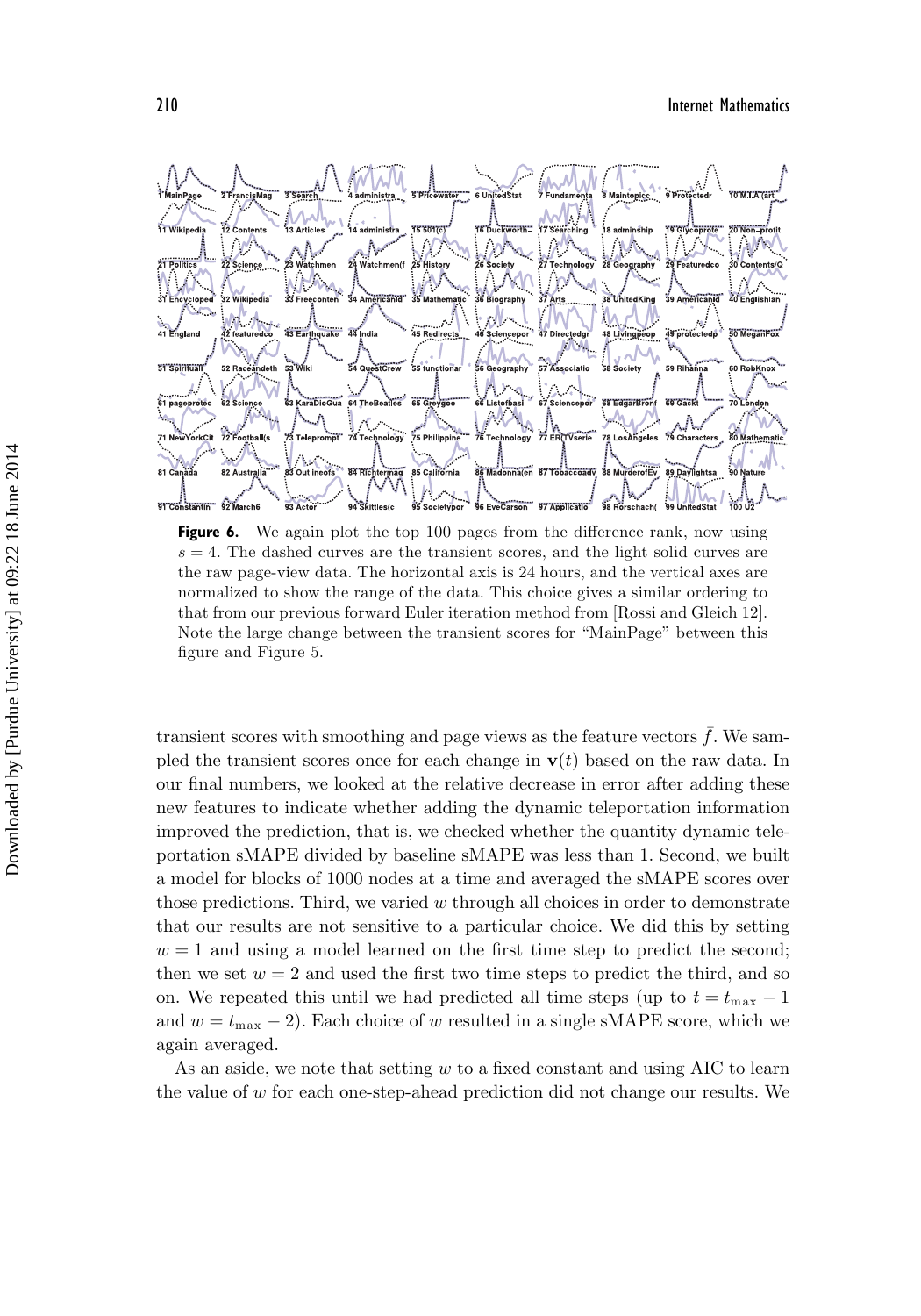|                  |               |          | Error Ratio                     |       |       |          |
|------------------|---------------|----------|---------------------------------|-------|-------|----------|
|                  |               |          | (timescale)<br>$\boldsymbol{s}$ |       |       |          |
| Dataset          | Type          | $\theta$ | 1                               | 2     | 6     | $\infty$ |
| <b>TWITTER</b>   | stationary    | 0.01     | 0.450                           | 0.898 | 0.836 | 0.967    |
|                  |               | 0.50     | 0.258                           | 0.611 | 0.858 | 0.775    |
|                  |               | 1.00     | 0.527                           | 0.531 | 0.849 | 0.791    |
|                  | nonstationary | 0.01     | 0.500                           | 0.874 | 0.662 | 1.240    |
|                  |               | 0.50     | 0.461                           | 0.499 | 0.658 | 0.835    |
|                  |               | 1.00     | 0.458                           | 0.489 | 0.652 | 0.848    |
| <b>WIKIPEDIA</b> | stationary    | 0.01     | 0.978                           | 0.991 | 0.989 | 0.978    |
|                  |               | 0.50     | 1.140                           | 1.130 | 1.004 | 0.990    |
|                  |               | 1.00     | 1.084                           | 0.976 | 1.010 | 0.990    |
|                  | nonstationary | 0.01     | 0.968                           | 1.011 | 0.968 | 1.004    |
|                  |               | 0.50     | 1.218                           | 0.994 | 1.030 | 1.031    |
|                  |               | 1.00     | 1.241                           | 0.996 | 0.957 | 0.998    |

**Table 3.** The ratio between the base model and the model with dynamic teleportation scores with  $s = 1, 2, 6, \infty$  for three smoothing parameters. (Here,  $s = \infty$ ) corresponds to solving the PageRank problem exactly for each change in teleportation.) If this ratio is less than 1, then the model with the dynamic teleportation scores improves the prediction performance. We also distinguish between prediction problems with highly volatile nodes (nonstationary) and nodes with relatively stable behavior (stationary). The results show a much stronger benefit for Twitter than for Wikipedia.

felt that using all possible  $w$  allowed us to better understand the effectiveness of using dynamic PageRank for prediction. For practical applications, there may be other benefits to choosing  $w$  carefully.

We evaluated these models for prediction on stationary and nonstationary time series. Informally, a time series is *weakly stationary* if it has properties (mean and covariance) similar to those of the time-shifted time series. We considered the top and bottom 10 000 nodes from the difference ranking as nodes that are approximately nonstationary (volatile) and stationary (stable), respectively. Table 3 compares the predictions of the models across time for nonstationary and stationary prediction tasks. Our findings indicate that the dynamic PageRank time series provides valuable information for forecasting future tweet rates; however, it adds little (if any) accuracy in forecasting future page views on Wikipedia.

For Twitter, the dynamic teleportation model improves predictions the most with the nonstationary nodes. The diffusion of activity captured by the model allows our model to detect, early on, when the external interest of vertices will change before that change becomes apparent in the external interest of the vertices. This is easiest to detect when there is a large sudden change in external interest of a neighboring vertex.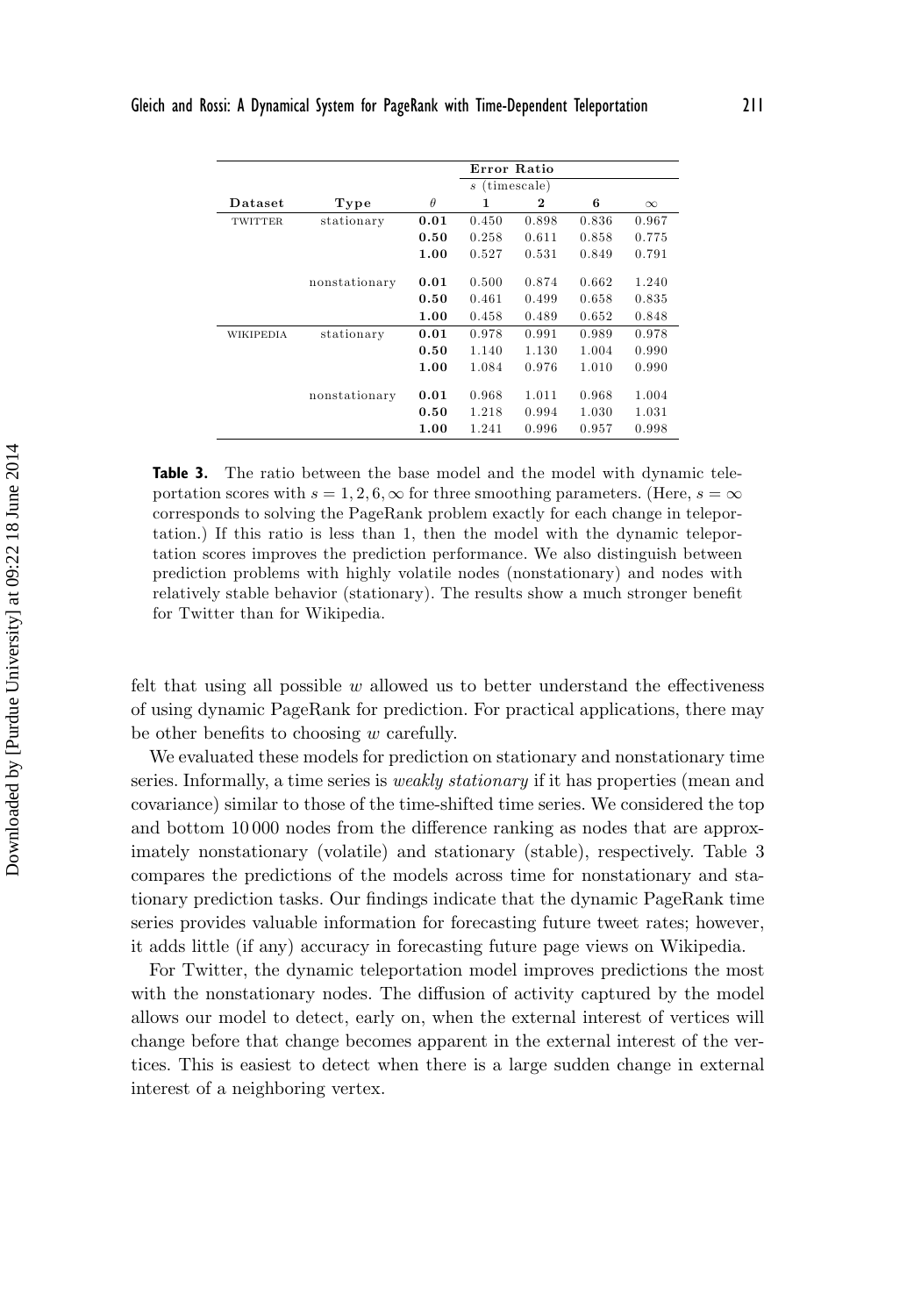212 Internet Mathematics



(b) Vertices with Similar Dynamics

**Figure 7.** Vertices with similar dynamic properties are grouped together. The visualization reveals the important dynamic patterns (spikes, trends) present from March 6, 2009, in our large collection of time series from Wikipedia. For each hour, we sample twice from the continuous function  $x(t)$  and use these intermediate values in the clustering.

#### 6.2. Clustering Transient Score Trends

Identifying vertices with similar time series is important for modeling and understanding large collections of multivariate time series. We now group vertices according to their transient scores. Using the difference rank measure **d** for  $s = 4$ ,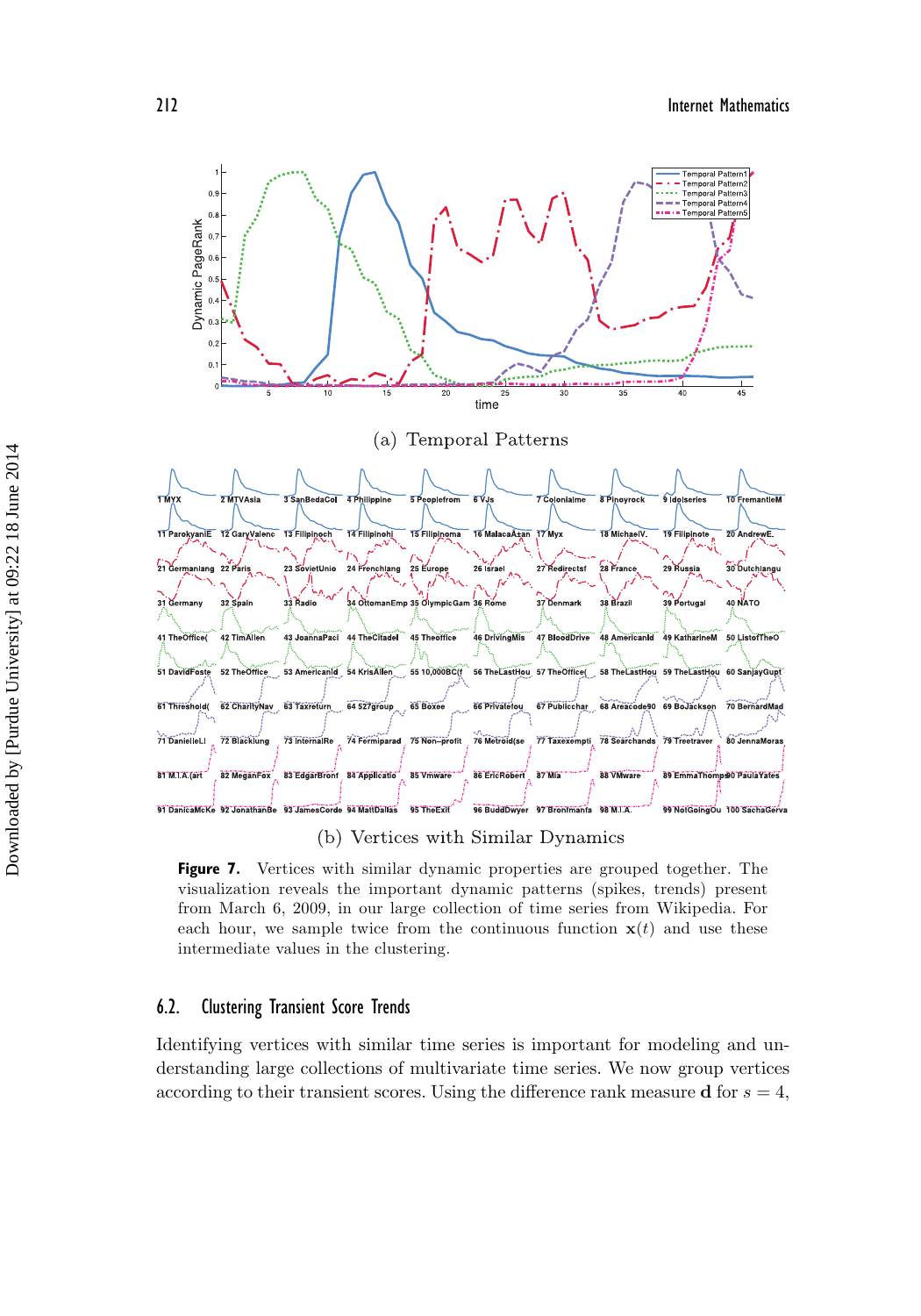we cluster the top 5000 vertices using k-means with  $k = 5$ , repeat the clustering 2000 times, and take the minimum distance clustering identified.

The cluster centroids are temporal patterns, and the main patterns in the dynamic PageRanks are visualized in Figure 7(a). Pattern 2 represents Eurocentric behavior, whereas the others correspond to spikes or unusual events occurring within the dynamic PageRank system. Figure 7(b) plots the 20 closest vertices matching the patterns above. A few pages from the five groups are consistent with our previously discussed results from Figure 6. One such unusual event is related to the death of a famous musician/actor from the Philippines (see pages 1–20).

The pages from the third cluster (41–60) are related to "American Idol" and other TV shows/actors. Also, some of the pages from the fourth cluster relate to Bernard Madoff (63, 66, 67, 70, 73) six days before he pleaded guilty in the largest financial fraud in U.S. history. This grouping reveals many of the standard patterns in time series such as spikes and increasing/decreasing trends [Yang and Leskovec 11].

#### 6.3. Toward Causal Link Relationships

In this section, we use Granger causality tests [Granger 69] on the collection of transient scores to attempt to understand which links are most important. The Granger causality model, briefly described below, ought to identify a causal relationship between the time series of any two vertices connected by a directed edge. This is because there is a causal relationship between their time series in our dynamical system. However, due to the impact of the time-dependent teleportation, only some of these links will be identified as causal. We wish to investigate this smaller subset of links.

Intuitively, if a time series  $X$  causally affects another  $Y$ , then the past values of X should be helpful in predicting the future values of  $Y$ , above what can be predicted based on the past values of  $Y$  alone. This is formalized as follows: the error in predicting  $\hat{y}_{t+s}$  from  $y_t, y_{t-1}, \ldots$  should be larger than the error in predicting  $\hat{y}_{t+s}$  from the joint data  $y_t, y_{t_1}, \ldots, x_t, x_{t-1}, \ldots$  if X causes Y. As our model, we chose to use the standard vector-autoregressive (VAR) model from econometrics [Box et al. 11]. This is implemented in MATLAB in [LeSage 99]. The standard p-lag VAR model takes the form

$$
\begin{bmatrix} y_t \\ x_t \end{bmatrix} = \mathbf{c} + \sum_{i=1}^p \mathbf{M}_i \begin{bmatrix} y_{t-i} \\ x_{t-i} \end{bmatrix} + \mathbf{e}_t,
$$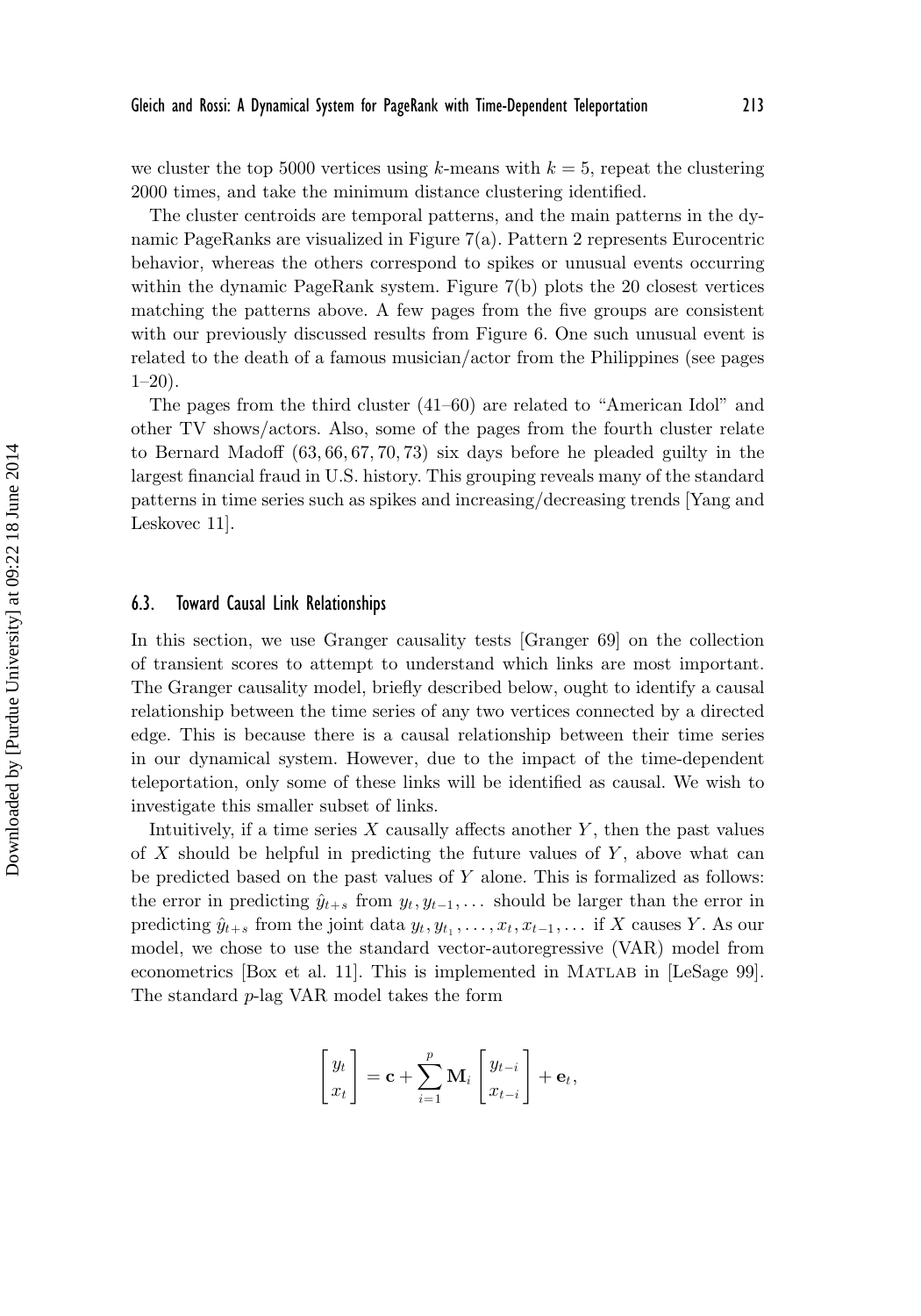| Earthquake Granger Causes | p-value  |
|---------------------------|----------|
| Seismic hazard            | 0.003535 |
| extensional tectonics     | 0.003033 |
| landslide dam             | 0.002406 |
| earthquake preparedness   | 0.001157 |
| Richter magnitude scale   | 0.000584 |
| fault (geology)           | 0.000437 |
| aseismic creep            | 0.000419 |
| seismometer               | 0.000284 |
| epicenter                 | 0.000020 |
| seismology                | 0.000001 |

**Table 4.** Example of causality in Wikipedia. We consider only pages with a pvalue less than 0.01 to be statistically significant. The page with values "caused" by "Earthquake" represent ideas related to earthquakes. All pages below are significant with  $p$ -value  $< 0.01$ .

where **c** is a vector of constants,  $M_i$  are the  $n \times n$  coefficient (or autoregressive) mixing matrices, and  $\mathbf{e}_t$  is the unobservable white noise. For the results shown below,  $p = 2$ . We then use the standard F-test to determine significance.

In Table 4, we show the causal relationships identified among the out-links of the article "Earthquake." Recall that there was a major earthquake in Australia during our time window. We wish to understand which of the out-links appeared to be sensitive to this large change in interest in "Earthquake." We used a significance cutoff of 0.01 and tested for Granger causality among the time series with  $s = 4$ .

# 7. Conclusion

PageRank is one of the most widely used network centrality measures. Our dynamical system reformulation of PageRank permits us to incorporate timedependent teleportation in a relatively seamless manner. Based on the results presented here, we believe this to be an interesting variation on the PageRank model. For instance, we can analyze certain choices of oscillating teleportation functions (Lemma 2.6). Our empirical results show that the maximum change in the transient rank values identifies interesting sets of pages. Furthermore, this method is simple to implement in an online setting using either a forward Euler or Runge–Kutta integrator for the dynamical system. We hope that it might find a use in online monitoring systems.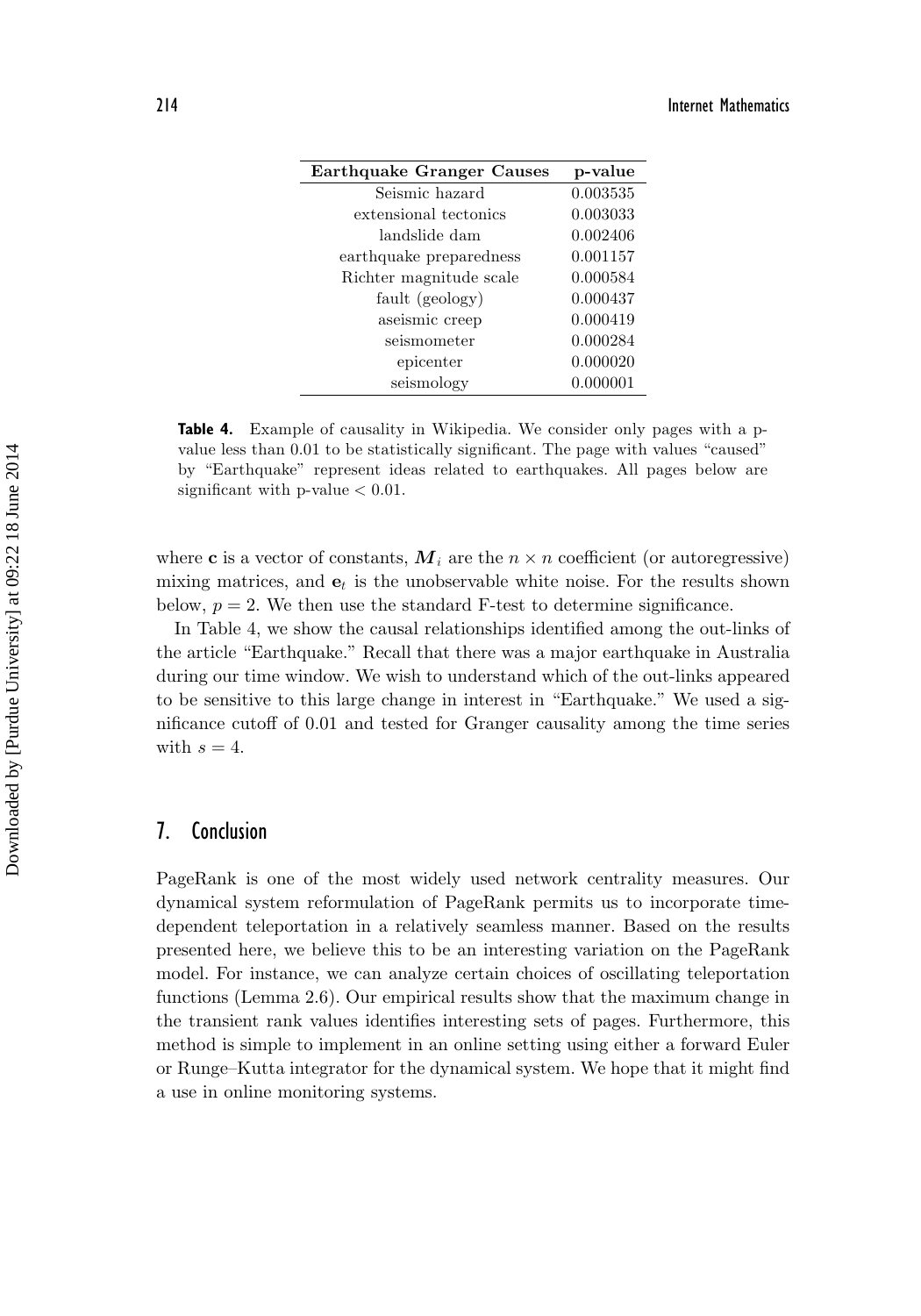One important direction for future work is to treat the inverse problem. That is, suppose that the observed page views reflect the behavior of these random surfers. Formally, suppose that we equate page views with samples of  $\mathbf{x}(t)$ . Then the goal would be to find  $\mathbf{v}(t)$  that produces this  $\mathbf{x}(t)$ . This may not be a problem for websites such as Wikipedia, due to our argument that the majority of page views reflect search-engine traffic. But for many other cases, we suspect that  $\mathbf{x}(t)$ may be much easier to observe.

## References

- [Abiteboul et al. 03] S. Abiteboul, M. Preda, and G. Cobena. "Adaptive On-Line Page Importance Computation." In WWW, pp. 280–290. ACM, 2003.
- [Ahmed et al. 10] N. K. Ahmed, A. F. Atiya, N. El Gayar, and H. El-Shishiny. "An Empirical Comparison of Machine Learning Models for Time Series Forecasting." Econ. Rev. 29 (2010), 594–621.
- [Andersen et al. 06] Reid Andersen, Fan Chung, and Kevin Lang. "Local Graph Partitioning Using PageRank Vectors." In Proceedings of the 47th Annual IEEE Symposium on Foundations of Computer Science, 2006.
- [Bagrow et al. 11] J. P. Bagrow, D. Wang, and A. L. Barabási. "Collective Response of Human Populations to Large-Scale Emergencies." PloS One 6 (2011), e17680.
- [Bahmani et al. 12] B. Bahmani, R. Kumar, M. Mahdian, and E. Upfal. "PageRank on an Evolving Graph." In Proceedings of the 18th ACM SIGKDD International Conference on Knowledge Discovery and Data Mining, pp. 24–32. ACM, 2012.
- [Becchetti et al. 08] Luca Becchetti, Carlos Castillo, Debora Donato, Ricardo Baeza-Yates, and Stefano Leonardi. "Link Analysis for Web Spam Detection." ACM Trans. Web 2 (2008), 1–42.
- [Berman et al. 89] Abraham Berman, Michael Neumann, and Ronald J. Stern. Nonnegative Matrices in Dynamic Systems. Wiley, 1989.
- [Bianchini et al. 05] M. Bianchini, M. Gori, and F. Scarselli. "Inside PageRank." ACM Transactions on Internet Technologies 5 (2005), 92–128.
- [Boldi 05] Paolo Boldi. "TotalRank: Ranking without Damping." In WWW, pp. 898– 899, 2005.
- [Boldi et al. 05] Paolo Boldi, Massimo Santini, and Sebastiano Vigna. "Paradoxical Effects in PageRank Incremental Computations." Internet Mathematics 2 (2005) 387–404.
- [Boldi et al. 07] Paolo Boldi, Roberto Posenato, Massimo Santini, and Sebastiano Vigna. "Traps and Pitfalls of Topic-Biased PageRank." In WAW2006, Fourth International Workshop on Algorithms and Models for the Web-Graph, LNCS, pp. 107–116. Springer-Verlag, 2007.
- [Box et al. 11] G. E. P. Box, G. M. Jenkins, and G. C. Reinsel. Time Series Analysis: Forecasting and Control. Wiley, 2011.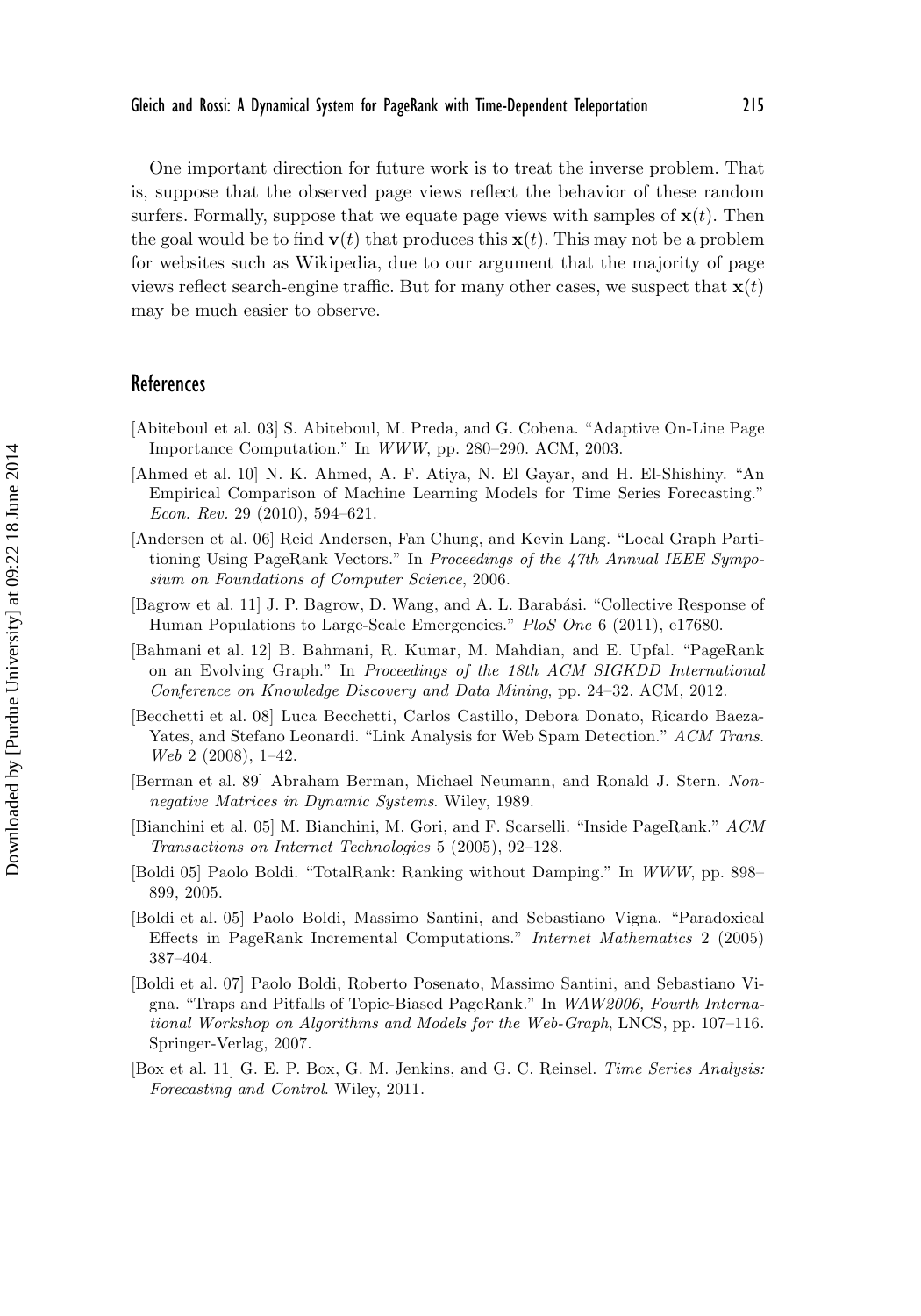- [Chien et al. 04] S. Chien, C. Dwork, R. Kumar, D. R. Simon, and D. Sivakumar. "Link Evolution: Analysis and Algorithms." Internet Mathematics 1 (2004), 277–304.
- [Constantine and Gleich 10] Paul G. Constantine and David F. Gleich. "Random Alpha PageRank." Internet Mathematics 6 (2010), 189–236.
- [Das Sarma et al. 08] A. Das Sarma, S. Gollapudi, and R. Panigrahy. "Estimating Page-Rank on Graph Streams." In SIGMOD, pp. 69–78. ACM, 2008.
- [Dunlavy et al. 11] Daniel M. Dunlavy, Tamara G. Kolda, and Evrim Acar. "Temporal Link Prediction Using Matrix and Tensor Factorizations." TKDD 5 (2011), 10:1– 10:27.
- [Embree and Lehoucq 09] Mark Embree and Richard B. Lehoucq. "Dynamical Systems and Non-Hermitian Iterative Eigensolvers." SIAM Journal on Numerical Analysis 47 (2009), 1445–1473.
- [Gleich et al. 07] D. Gleich, P. Glynn, G. Golub, and C. Greif. "Three Results on the PageRank Vector: Eigenstructure, Sensitivity, and the Derivative." In Web Information Retrieval and Linear Algebra Algorithms. IBFI, 2007.
- [Gleich et al. 10] D. F. Gleich, P. G. Constantine, A. D. Flaxman, and A. Gunawardana. "Tracking the Random Surfer: Empirically Measured Teleportation Parameters in PageRank." In WWW, pp. 381–390. ACM, 2010.
- [Granger 69] C. W. J. Granger. "Investigating Causal Relations by Econometric Models and Cross-Spectral Methods." Econometrica: Journal of the Econometric Society 37 (1969), 424–438.
- [Grindrod et al. 11] P. Grindrod, M. C. Parsons, D. J. Higham, and E. Estrada. "Communicability across Evolving Networks." Physical Review E 83 (2011), 046120.
- [Gy¨ongyi et al. 04] Zolt´an Gy¨ongyi, Hector Garcia-Molina, and Jan Pedersen. "Combating Web Spam with TrustRank." In Proceedings of the 30th International Very Large Database Conference, Toronto, Canada, 2004.
- [Horn and Serra-Capizzano 07] Roger A. Horn and Stefano Serra-Capizzano. "A General Setting for the Parametric Google Matrix." Internet Mathematics 3 (2007), 385–411.
- [Kutta 01] W. Kutta. "Beitrag zur n¨aherungsweisen Integration totaler Differentialgleichungen." Z. Math. Phys. 46 (1901), 435–453.
- [Langville and Meyer 04] Amy N. Langville and Carl D. Meyer. "Updating PageRank with Iterative Aggregation." In WWW, pp. 392–393, 2004.
- [Langville and Meyer 06] Amy N. Langville and Carl D. Meyer. Google's PageRank and Beyond: The Science of Search Engine Rankings. Princeton University Press, 2006.
- [LeSage 99] J. P. LeSage. "Applied Econometrics Using Matlab." Manuscript, Dept. of Economics, University of Toronto, 1999.
- [O'Madadhain and Smyth 05] J. O'Madadhain and P. Smyth. "EventRank: A Framework for Ranking Time-Varying Networks." In LinkKDD, pp. 9–16. ACM, 2005.
- [Page et al. 99] L. Page, S. Brin, R. Motwani, and T. Winograd. "The PageRank Citation Ranking: Bringing Order to the Web." Technical Report 1999-66, Stanford University, 1999.